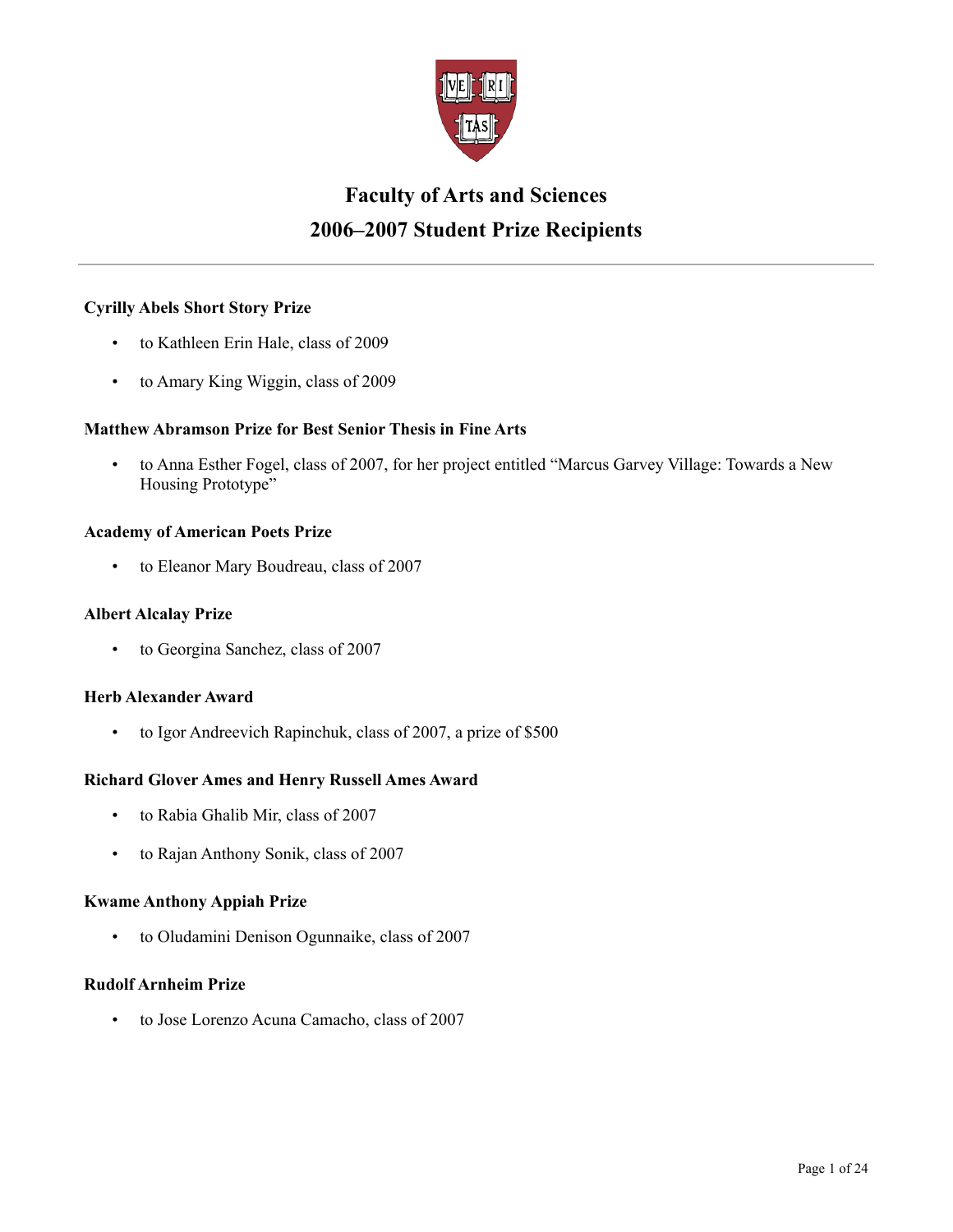### **William Harris Arnold and Gertrude Weld Arnold Prize**

• to Francesca Marcella Mari, class of 2007, for her project entitled "The Modern Problem of the Signature"

### **Santo J. Aurelio Prize**

• to Robert Voorhees Brokaw, A.L.B. '07

### **Joseph L. Barrett Award**

- to Rebecca Lauren Eshbaugh, class of 2007
- to Hana Clegg Merkle, class of 2008

### **Helen Choate Bell Prize**

- to Chinnie Si-Qin Ding, G5, for her project entitled "Douglas and Pastoral"
- to Brian Paul Hochman, G2, for his project entitled "Ellison's Hemingway"
- to Amelia Michelle Klein, G6, for her project entitled "The Counterlove of Robert Frost"
- to Namwali Serpell, G6, for her project entitled "Repetition and Suspended Reading in *American Psycho*"
- to Jeffrey Frank Severs, Ph.D. '07, for his project entitled "In Facism's Footprint: The History of 'Creeping' and *Vineland*'s Poetics of Betrayal"

### **Helen Choate Bell Prize for Ph.D. Thesis**

- to Mark Chia-Yon Jerng, Ph.D. '06, for his project entitled "Claiming Others: Imagining Transracial Adoption in American Literature"
- to Laura Thiemann Scales, Ph.D. '06, for her project entitled "Speaking in Tongues: Mediumship and American Narrative Voice"

### **Lillian Bell Prize in History**

• to Amy Michelle Zelcer, class of 2007, a prize of \$500 for her project entitled "American and Jew: Henry Morgenthau, Jr., the Holocaust, and the Transformation of American Jewish Identity"

### **Bernhard Blume First-Year Graduate Award**

• to Sonja Désirée Graeber-Magocsi, G2, a prize of \$1,500

### **Bernhard Blume Second-Year Graduate Award**

to Mattias Jorg Frey, G4, a prize of \$1,500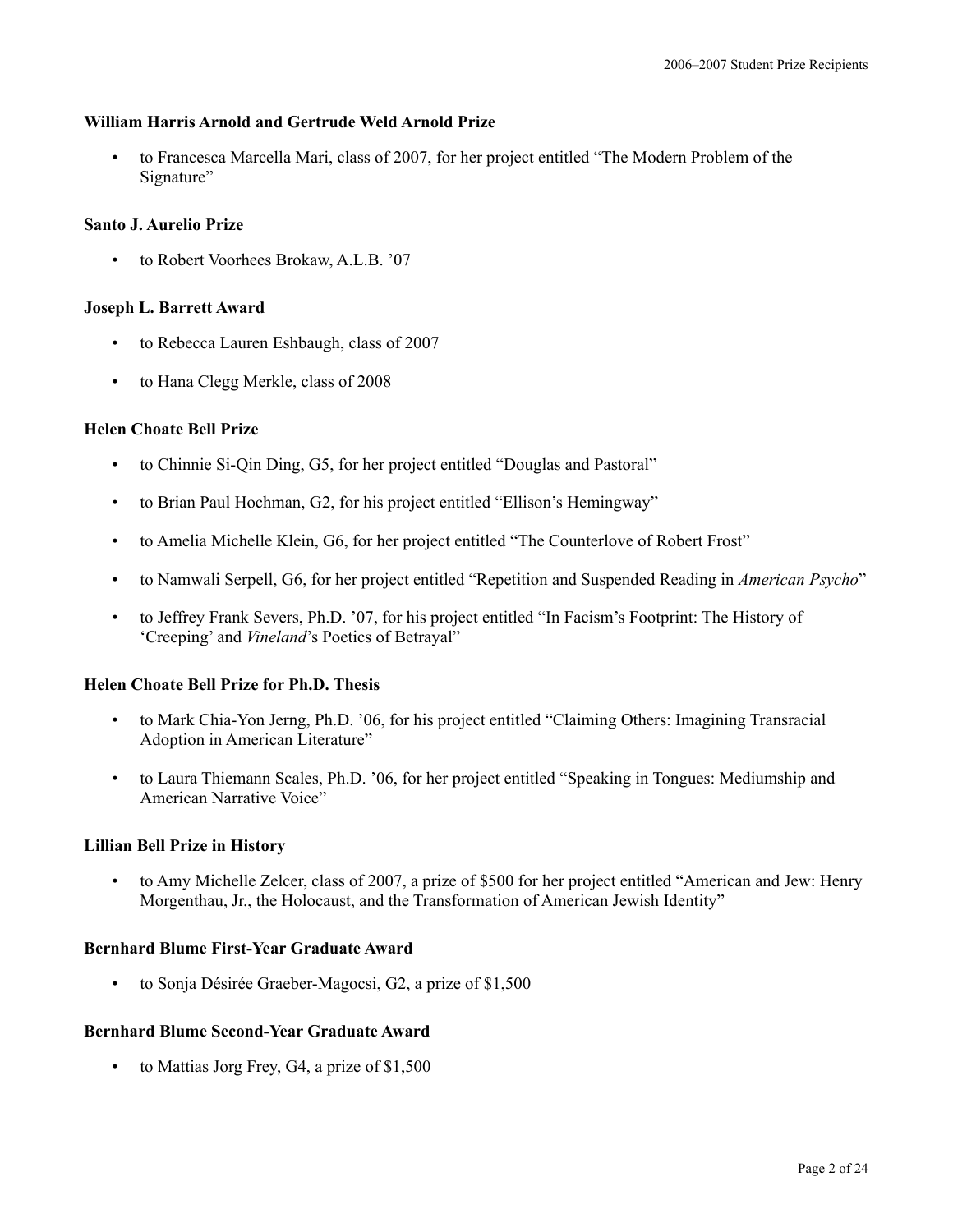### **Bernhard Blume Undergraduate Award**

- to Joshua Henry Billings, class of 2007, a prize of \$1,000 for his project entitled "Misreading the Chorus: Nietzsche's *Geburt der Tragodie* as Methodological Critique"
- to Moira Gallagher Weigel, class of 2007, a prize of \$1,000

### **"The Bohemians" (New York Musicians Club) Prize in Composition**

• to Adam Matthew Roberts, G4, for his project entitled "Sarah's Prism"

### **Derek C. Bok Award for Excellence in Graduate Student Teaching of Undergraduates**

- to Rachel Joy Garoff Eaton, Ph.D. '07
- to Paul Edlefsen, G4
- to Jennifer Laura Ferriss, G5
- to Kelly Teresa Heffner, G2
- to Brandon Rhys Tilley, G6

### **Derek Bok Public Service Prize**

- to James Eugene Constable, A.L.M. '07
- to Jennifer Leigh Tucker, A.L.M. '07
- to Jeffrey Wayne White, A.L.B. '07

### **Francis Boott Prize**

• to Nicholas Paul Vines, Ph.D. '07, for his project entitled "Elergy III"

### **Boston Ruskin Club Prize**

- to Chinnie Si-Qin Ding, G5, for her project entitled "'Mid the maze': Dance in Thomas Hardy"
- to Greta Lynn Pane, G3, for her project entitled "Ruskin and Darwin's Natural Affinities"

### **Bowdoin Prize for Graduate Essays in the English Language**

• to Susan Marie Miller, G8, a prize of \$10,000 for her project entitled "The Tape Poems of A. R. Ammons"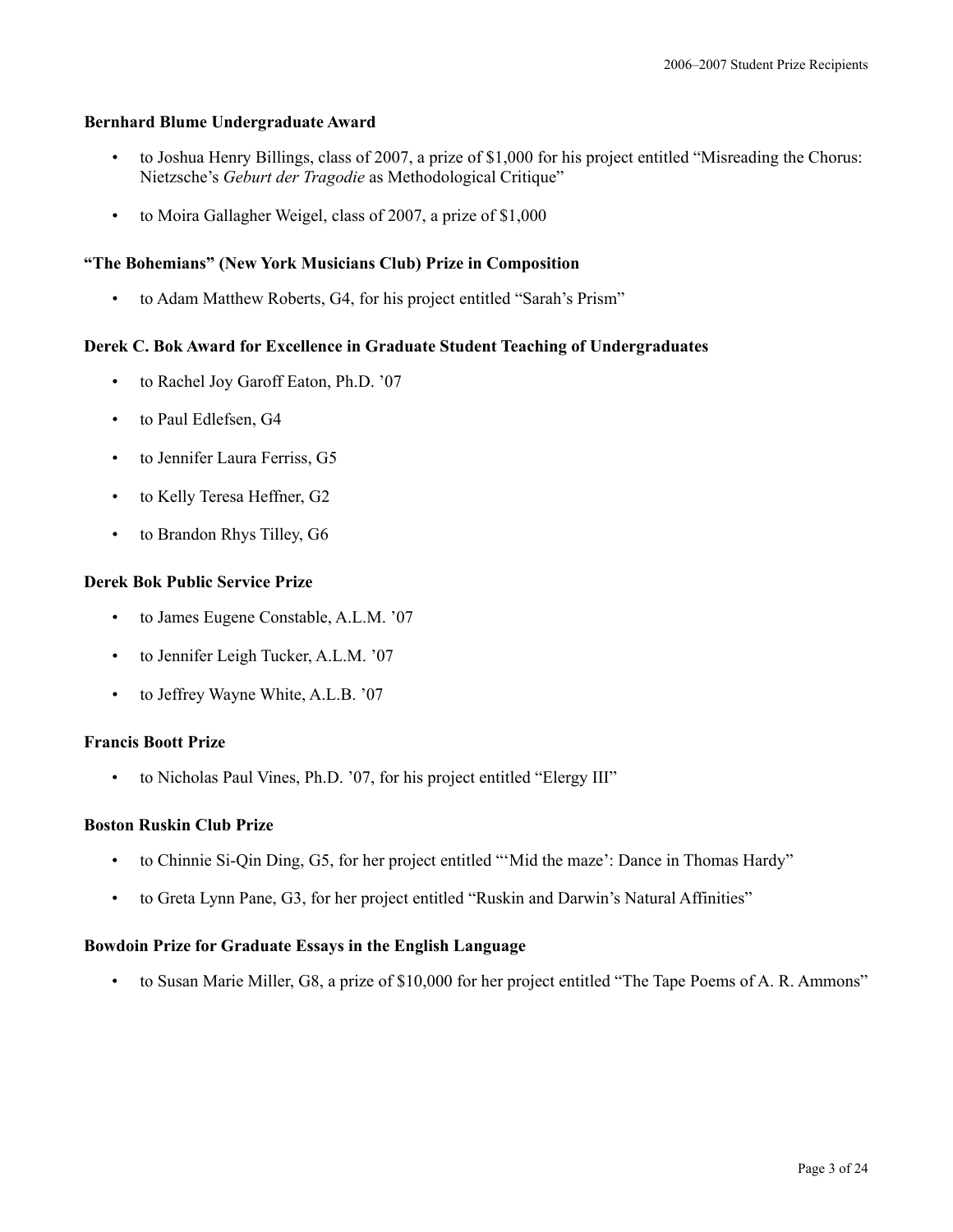### **Bowdoin Prize for Graduate Composition in Greek**

- to Timothy Gordon Barnes, G4, a prize of \$5,000 for his project entitled "*Peri Philologias*"
- to Sarah Elizabeth Burges Watson, G7, a prize of \$5,000 for her project entitled "The Mysteries of Alcibiades"

#### **Bowdoin Prize for Graduate Composition in Latin**

• to John Kyrin Schafer, G7, a prize of \$5,000 for his project entitled "*Ad Filiam Suam*"

### **Bowdoin Prize for Undergraduate Essays in the English Language**

- to Alexander Chase-Levenson, class of 2009, a prize of \$10,000 for his project entitled "Smoking Up the Place: The Urban Structure of Country Living in *Uncle Vanya* and *Three Sisters*"
- to Emily Kate Vasiliauskas, class of 2007, a prize of \$10,000 for her project entitled "*Ohne/Sprache*: Ineffability, Negative Theology, and Lyric in Paul Celan"

### **Bowdoin Prize for Undergraduate Translation into Greek**

• to Paul Daniel Franz, class of 2007, a prize of \$2,500 for his project entitled "Translation of William James' *The Varieties of Religious Experience*"

### **Bowdoin Prize for Undergraduate Essay in the Natural Sciences**

• to Vivek Ganapathy Ramaswamy, class of 2007, a prize of \$10,000 for his project entitled "At Humanity's Boundary: Ethical Issues in the Creation of Human-Animal Chimeras"

#### **Le Baron Russell Briggs Commencement Prize**

• to Daniel Joseph Wilner, class of 2007, a prize of \$1,000

#### **Le Baron Russell Briggs Fiction Prize**

• to Jesse William Barron, class of 2009

#### **Francis H. Burr, 1909, Fund**

• to Brian Prescott Fiske, class of 2007

### **Edward M. Chase Prize**

• to Mark Somos, Ph.D. '07, for his project entitled "The History and Implications of Secularisation: The Leiden Circle, 1575–1618"

#### **David Taggart Clark Prize for the Undergraduate Latin Commencement Oration**

• to Charles Joseph McNamara, class of 2007, a prize of \$1,000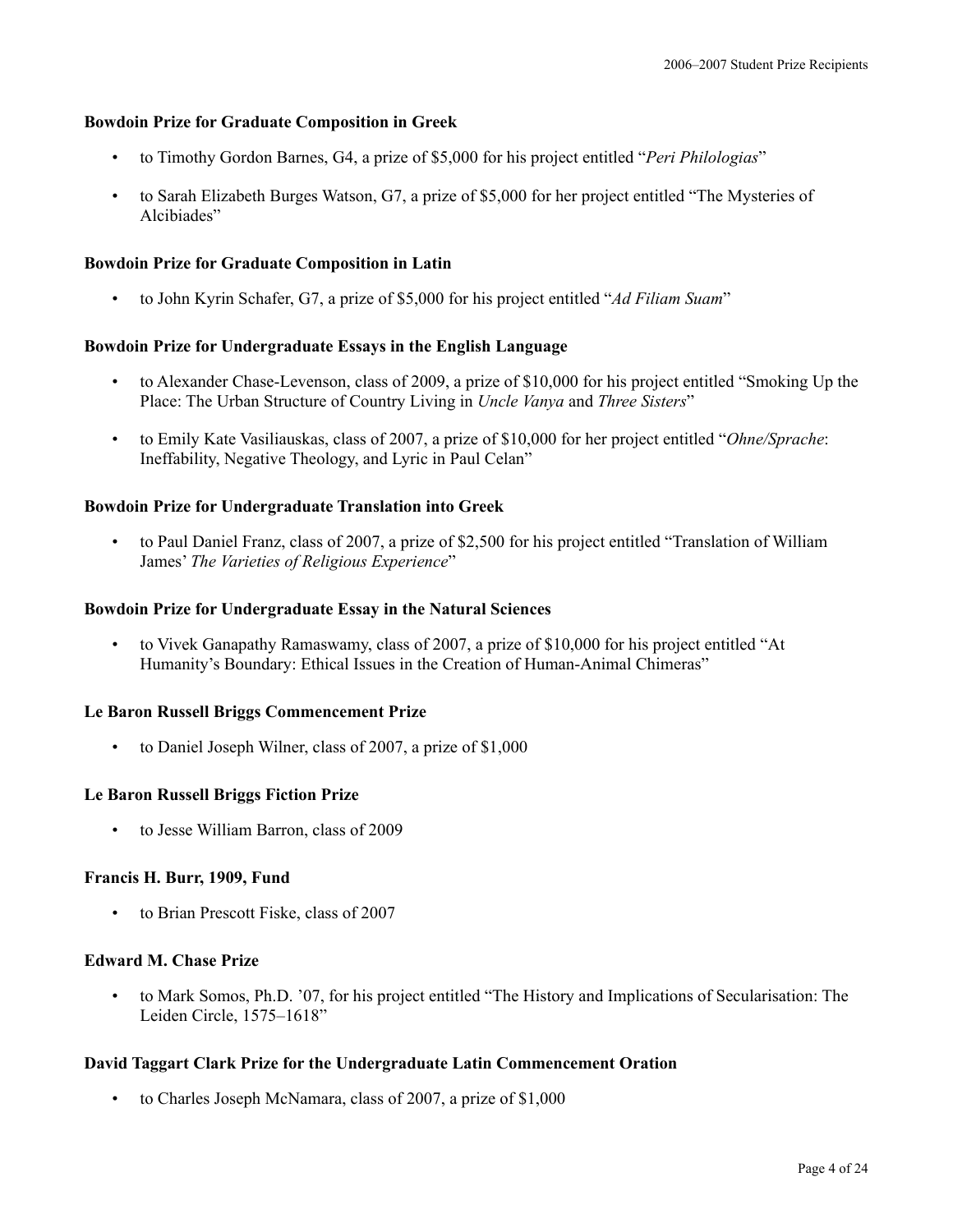### **John Clive Prize**

• to Emily Turner Simon, class of 2007

### **Colton Award**

• to Alexander Bevilacqua, class of 2007, a prize of \$500 for his project entitled "Neo-Kantian Visions of Europe: The Origins of Contemporary European Ideology in France, Germany, and Austria, 1914–1933"

### **Coolidge Debating Prizes**

- to Zachary Cooper Cafritz, class of 2008, a prize of \$2,865.82
- to Cormac Early, class of 2010, a prize of \$2,865.82

### **Council Prize in Visual Arts**

• to Nicole Antonia Salazar, class of 2007

### **Annamae and Allan R. Crite Prize**

- to Elizabeth Peck Learned, A.L.M. '06
- to Aimée Francesca Scorziello, A.L.M. '06
- to Laura Elizabeth Shortill, A.L.B. '07
- to Anita Maria Stinson, A.L.M. '07

### **Edward Chandler Cumming Prize**

• to Rachel Baronoff Nolan, class of 2007

#### **David Rockefeller Center for Latin American Studies Thesis Prize in History and Literature**

• to Casey Marina Lurtz, class of 2007

#### **James A. Davis Prize**

• to Peter Sheldon Read Ekman, class of 2007, for his project entitled "Idioms of Membership: Language and Symbolic Boundaries in the Catalan Discourse of Immigration"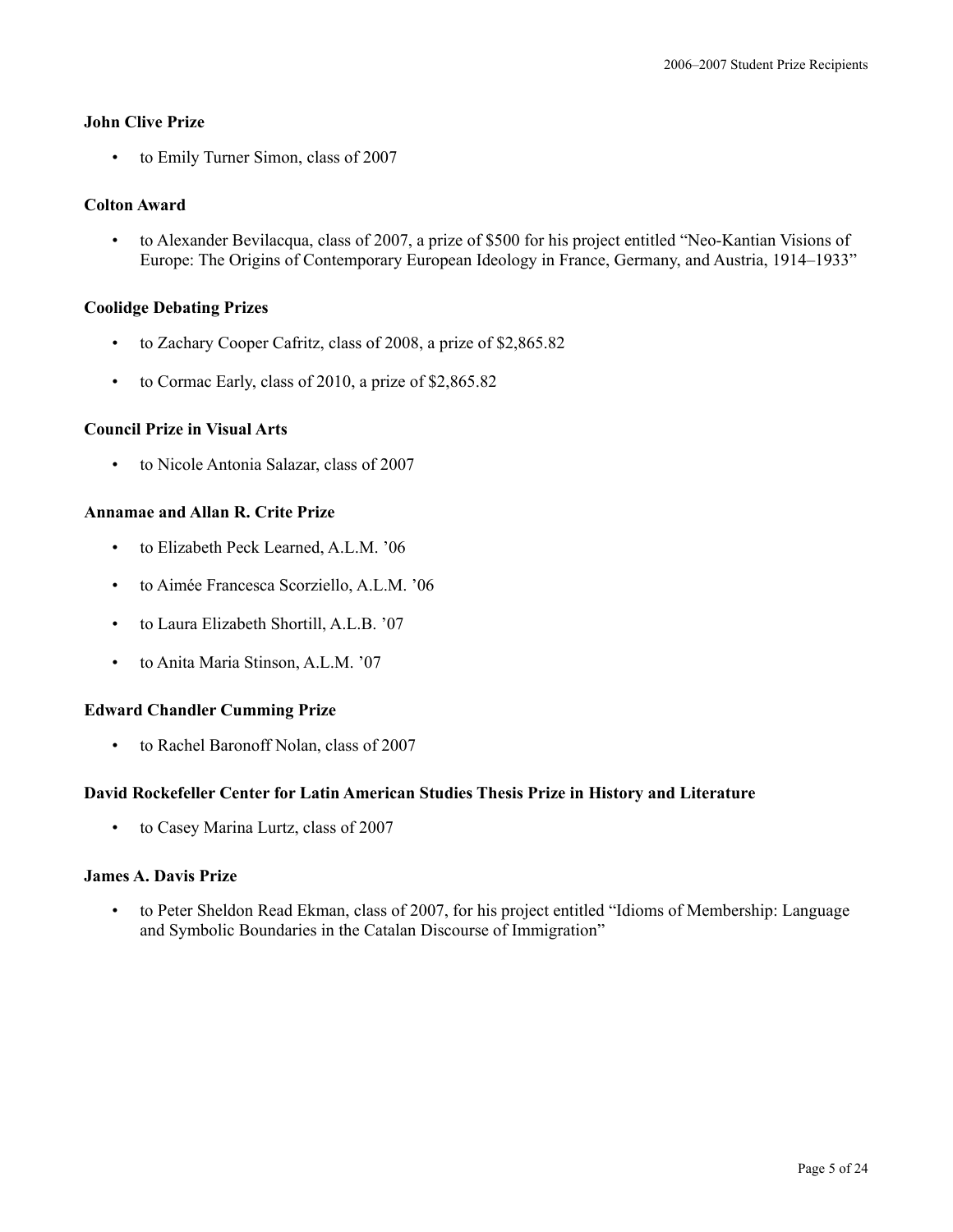### **Dean's Prize for Outstanding A.L.M. Thesis or Capstone Project**

- to Stephen L. Abrams, A.L.M. '07, for his project entitled "Interiority and Alienation in Childe Hassam's *Window Paintings*"
- to Juan Martin Botero, A.L.M. '07, for his project entitled 'Leader of serpents, the fall of the eagle': The Map of Cuauhtinchan No. 2 as the Script of a Play"
- to H. Lowell Brown, A.L.M. '07, for his project entitled "Grand Inquests and Great Offences: An Inquiry into the Meaning of 'High Crimes and Misdemeanors' in Presidential Impeachment"
- to Tiffany Allison Cantor, A.L.M. '07, for her project entitled "Indoor Concentrations of Nicotine in Low-Income Housing: Associations with Housing Characteristics and Smoking Behavior"
- to Wendy Hope Constantine, A.L.M. '07, for her project entitled "Museums and the 'Digital Curb Cut'"
- to Amie Louise Harper, A.L.M. '07, for her project entitled "Cyberterritories of Whiteness: Language, 'Colorblind' Utopias, and 'Sistah Vegan' Consciousness"
- to Jessica Freda Kuh, A.L.M. '07, for her project entitled "International Baccalaureate Mathematics Projects: What They Are and Why Their Inclusion in Standard American Math Classes Would Be Beneficial"
- to Sean Paul Sheehy, A.L.M. '07, for his project entitled "Identification of Genetic Programs for Cardiac Growth and Remodeling in Adaptive and Maladaptive Cardica Hypertrophy"
- to Kris Snibbe, A.L.M. '07, for his project entitled "'Exploring the Border between Form and Chaos': Photojournalism's Intersection with Latin American Magic Realist Literature in Alex Webb's Vision of the Tropics"
- to Akemi Joy Tanaka, A.L.M. '07, for her project entitled "Determining the Role of Pancreatic Progenitor Cell Number on Final Pancreas Size"
- to Joseph Robert Weber, A.L.M. '07, for his project entitled "ProteinShader: Cartoon-type Visualization of Macromolecules Using Programmable Graphics Cards"

### **David Herbert Donald Prize**

• to Alexandra Dianne Harwin, class of 2007, a prize of \$500 for her project entitled "Occupation: Houseworker: Second Wave Feminist Evaluations of Housewifery, 1963–1981"

### **Louise Donovan Award**

• to Blase Eric Ur, class of 2007

### **W. E. B. Du Bois Award**

• to Oludamini Denison Ogunnaike, class of 2007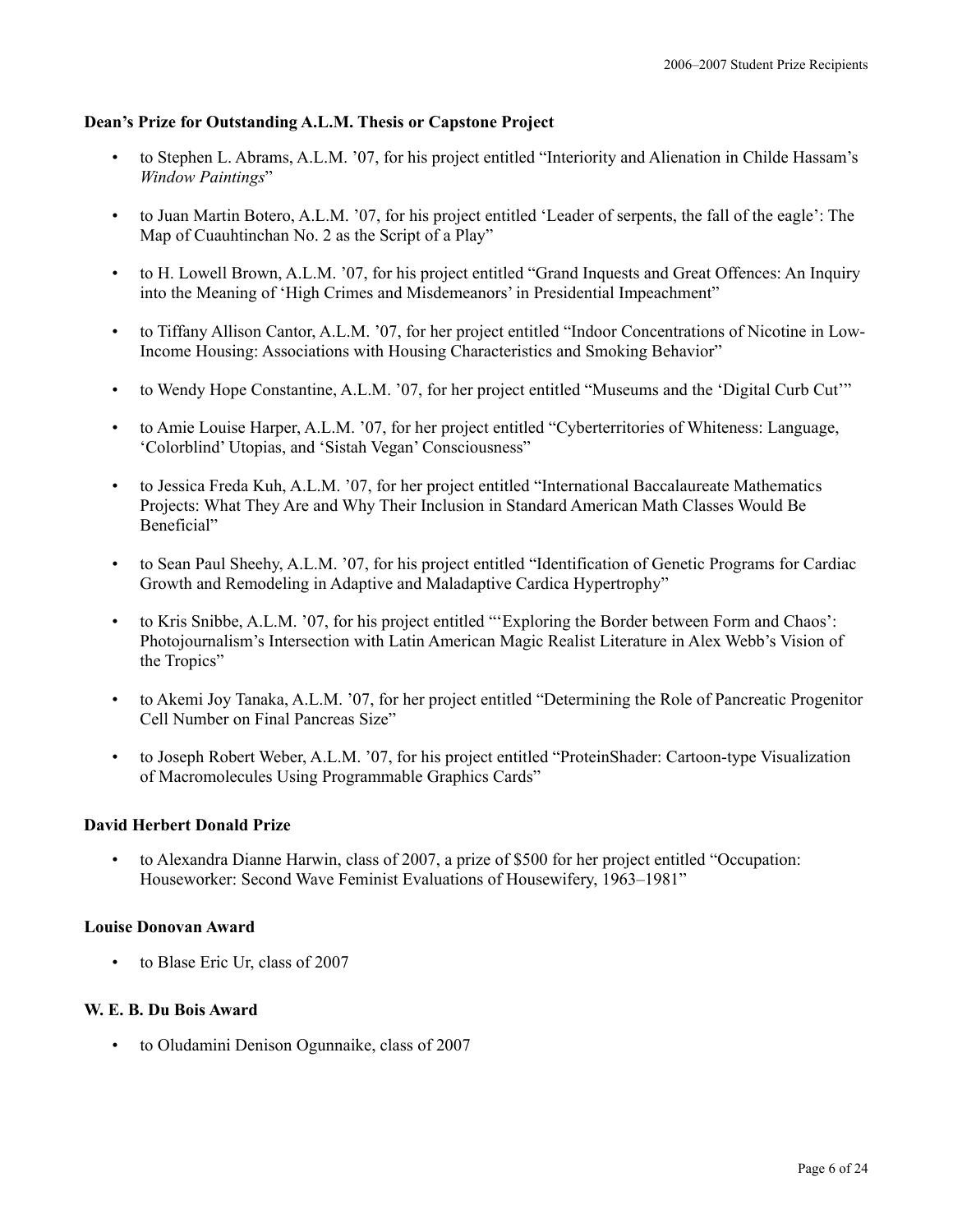### **John Dunlop Undergraduate Thesis Prize in Business and Government**

• to Pablo Mineo Tsutsumi Acuna, class of 2007, a prize of \$500 for his project entitled "Domestic Intentions, International Repercussions: An Empirical Study on the Impact of Sarbanes-Oxley on Latin American ADRs"

### **Edward Eager Memorial Prize**

- to Erin Ashley Baggott, class of 2008
- to Sara Lauren Burwell, class of 2008, for her project entitled "And Every Tongue Shall Confess"
- to Ezra Matthew Cohen, class of 2007
- to Alice Royce Bancroft Cullina, class of 2008
- to Sara Joy Culver, class of 2007, for her project entitled "Dogs from the Ancient Times"
- to Philip Andrew Ernst, class of 2007, for his project entitled "Just Walk Beside Me and Be My Friend: Self Transformation in Israel"
- to Maximillian Louis Feldman, class of 2007
- to Paul Daniel Franz, class of 2007
- to Dzifa Esi Gbewonyo, class of 2007
- to Kafui Esi Gbewonyo, class of 2007
- to Aviva Judith Gilbert, class of 2007
- to Mallory Rae Hellman, class of 2008, for her project entitled "The Breaks"
- to Alexandra Alexandrova Kjuchukova, class of 2008, for her project entitled "Bread and Coffee"
- to Laura Elizabeth Kolbe, class of 2008, for her project entitled "The Diggers"
- to Anne Merrick Lowrey, class of 2007
- to Francesca Marcella Mari, class of 2007, for her project entitled "The Clock Test"
- to Emmet Francis McDermott, class of 2009
- to Daniel Maxwell Pearle, class of 2008, for his project entitled "Who Helped Me Most Behind"
- to Giulio John Pertile, class of 2007
- to Benjamin Levin Purkert, class of 2007
- to Joseph Francis Quinn, class of 2008
- to Endria Richardson, class of 2008, for her project entitled "The Road to Damascus"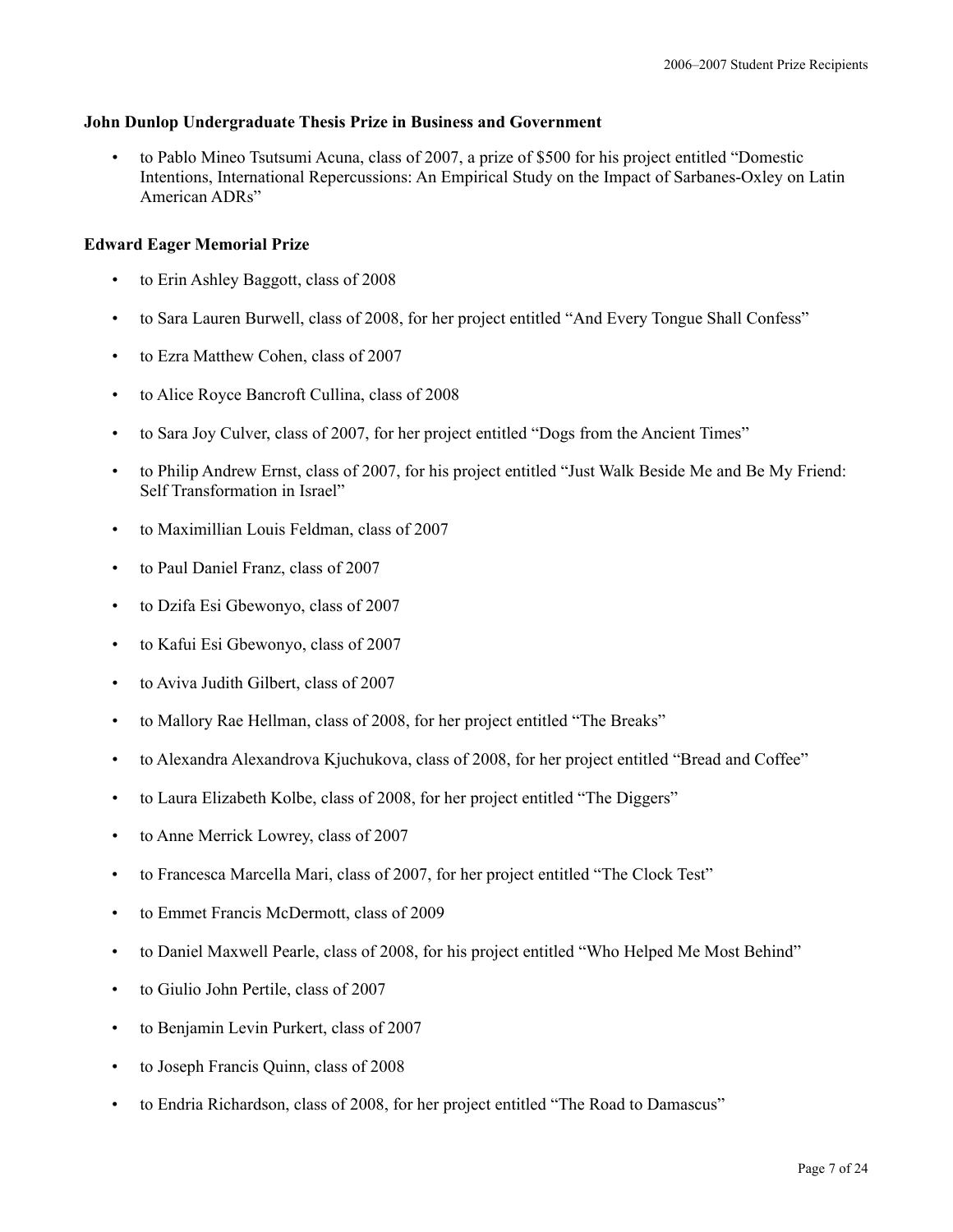- to Gabriel de Avilez Rocha, class of 2008
- to Alexander Jordan Rothman, class of 2007
- to Zachary Sniderman, class of 2009, for his project entitled "For Someone"
- to Rachel Judith Stern, class of 2007
- to Ayten Tartici, class of 2008
- to Christopher Henry Van Buren, class of 2008
- to Maria Petrova Vassileva, class of 2010
- to Henry Glenn Walters, class of 2007
- to A. J. Wolensko, class of 2007, for his project entitled "A Father Is Only a Place to Come From"

#### **Susan C. Eaton Fellowship in Organizing, Leadership, and Social Change**

• to Olivia Lincoln Lyman, class of 2008, a prize of \$750 for her project entitled "Seeds of Peace and Overcoming the Clash of Ignorances"

#### **Ralph Waldo Emerson Prize**

to Kristina Marie Moore, class of 2008

#### **Extension School Commencement Speaker Prize**

- to Jenna Elizabeth Brown, A.L.B. '07
- to Margaret Rennie Thomsen, A.L.M. '07

#### **Suzanne Farrell Dance Prize**

• to Larissa Douglas Koch, class of 2009

#### **Captain Jonathan Fay Prize**

- to Rowan William Dorin, class of 2007, for his project entitled "Merchants, Mariners, and Micro-Ecologies: Trade Networks in the Adriatic Sea, 1100–1260"
- to Emily Kate Vasiliauskas, class of 2007, for her project entitled "'Blessed Art Thou, No One': Ineffability, Pronouns, and the Poetics of Witnessing in Paul Celan"

#### **William Scott Ferguson Prize**

• to Lauren Yapp, class of 2009, a prize of \$500 for her project entitled "Uneasy Bedfellows"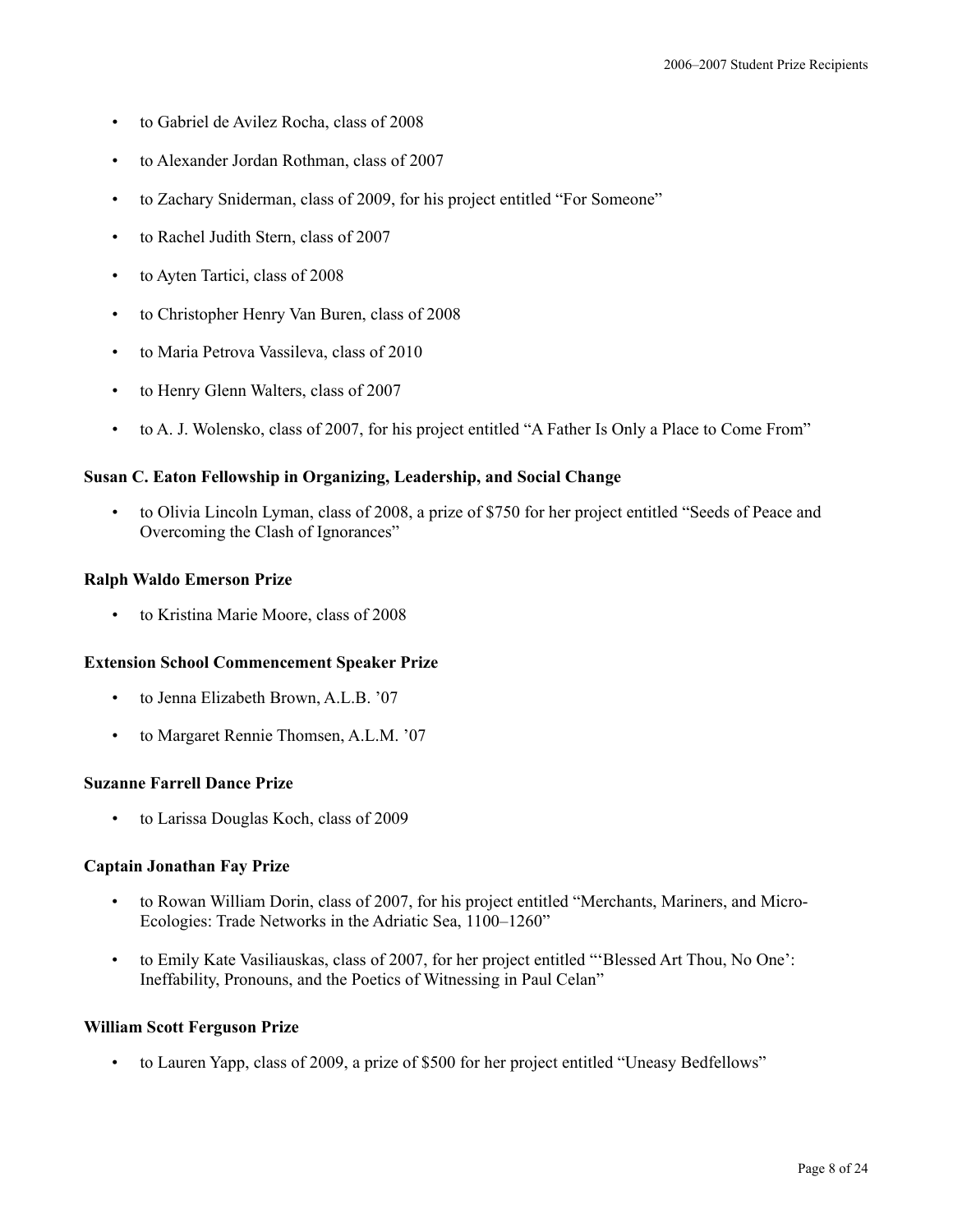### **Edward L. Fireman Award**

- to Nitya Jacob Kallivayalil, G3, a prize of \$1,000 for her project entitled "The Motions of the Magellanic Clouds and the Nature of Galactic Dark Matter"
- to Maryam Modjaz, class of 2007, a prize of \$1,000 for her project entitled "Varied Deaths of Massive Stars: Properties of Nearby Type IIb, Ib, and Ic Supernovae"

### **Howard T. Fisher Prize**

- to Corina Graif, A.M. '07, for her project entitled "Creative Class and Diversity: Spatial and Temporal Dynamics in Chicago Neighborhoods"
- to Jaclyn Anne Hatala, class of 2007, for her project entitled "Hyperspectral Spatial Analysis of Pathogen-Induced Mortality in Whitebark Pine (*Pinus albicaulis*) within the Greater Yellowstone Ecosystem"
- to Adam Ehrlich Sachs, class of 2007, for his project entitled "Using Spatial Analysis to Establish a Relationship between Hurricane Attributes and Damages"

#### **William Plummer French Prize**

• to Kevin Joseph Feeney, class of 2008

#### **Sophia Freund Prize**

• to Alexandra Dianne Harwin, class of 2007, a prize of \$1,000

#### **Paul Revere Frothingham Scholarship Prize**

• to Tracy Elizabeth Nowski, class of 2007

#### **Albert M. Fulton, Class of 1897, Prize**

• to Pablo Bernard Sison Torre, class of 2007, for his project entitled "Sympathy for the Devil? Child Homicide, Victim Characteristics, and the Sentencing Preferences of the American Conscience"

#### **Lloyd McKim Garrison Prize**

- to Eleanor Mary Boudreau, class of 2007, a prize of \$2,000
- to Amy Rebecca Klein, class of 2007, a prize of \$2,000
- to Margaret Kemp Ross, class of 2009, a prize of \$2,000
- to Michael Hays Sanchez, class of 2007, a prize of \$2,000
- to Grace Claire Wilentz, class of 2007, a prize of \$2,000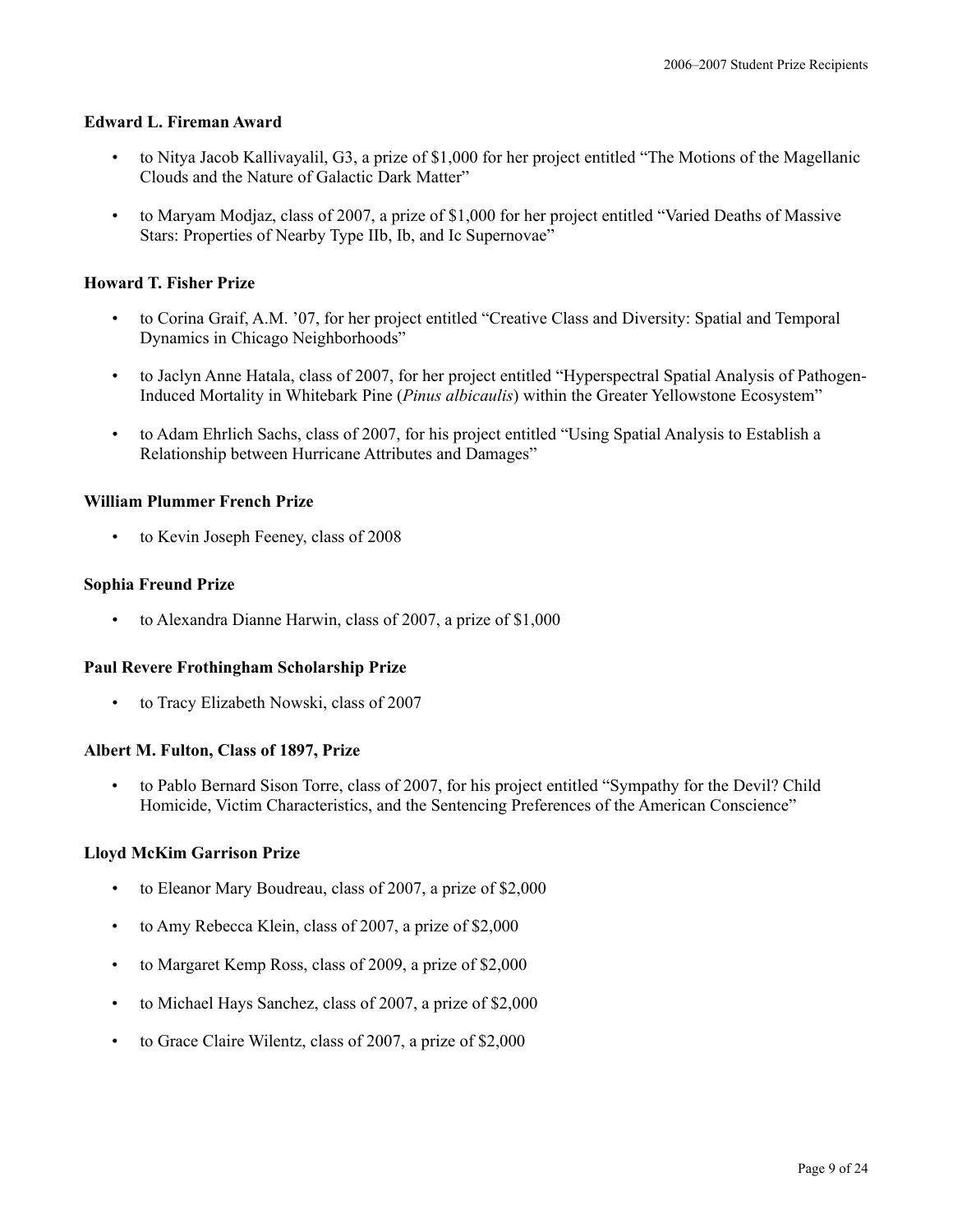### **Leo Goldberg Prize in Astronomy**

• to Matthew Richard George, class of 2007, a prize of \$600 for his project entitled "The Surface Density Distribution of the Kuiper Belt"

### **Gertrude and Maurice Goldhaber Prize**

- to Jacob Jonathan Krich, G4
- to Yiming Zhang, G4

### **Reverend Peter J. Gomes Prize in Religion and Ethnicity**

• to Chimaobi Obilo Amutah, class of 2007

### **John Green Prize**

to Jose Luis Hurtado, G5

### **Kate and Max Greenman Prize**

- to Richard Kyle Bean, class of 2009
- to Michael Edward Birnbaum, class of 2008
- to Piotr Czeslaw Brzezinski, class of 2007
- to Zachary Cooper Cafritz, class of 2008
- to Cormac Early, class of 2010
- to Allen Anthony Tak-Hong Ewalt, class of 2007

### **James R. and Isabel D. Hammond Prize**

• to Kaya Naomi Williams, class of 2007, for her project entitled "Painted Black: Female Militants in Peru's Shining Path"

### **Seymour E. and Ruth B. Harris Prize for Honors Thesis in Economics**

• to Alexander Greenberg Wolitzky, class of 2007, a prize of \$3,500 for his project entitled "Fully Sincere Voting"

### **Seymour E. and Ruth B. Harris Prize for Honors Thesis in the Social Sciences**

• to Daniel Jacob Hemel, class of 2007, a prize of \$1,000 for his project entitled "Picking Up the Peaces: Democratic Norms, Structural Constraints, and International Conflict"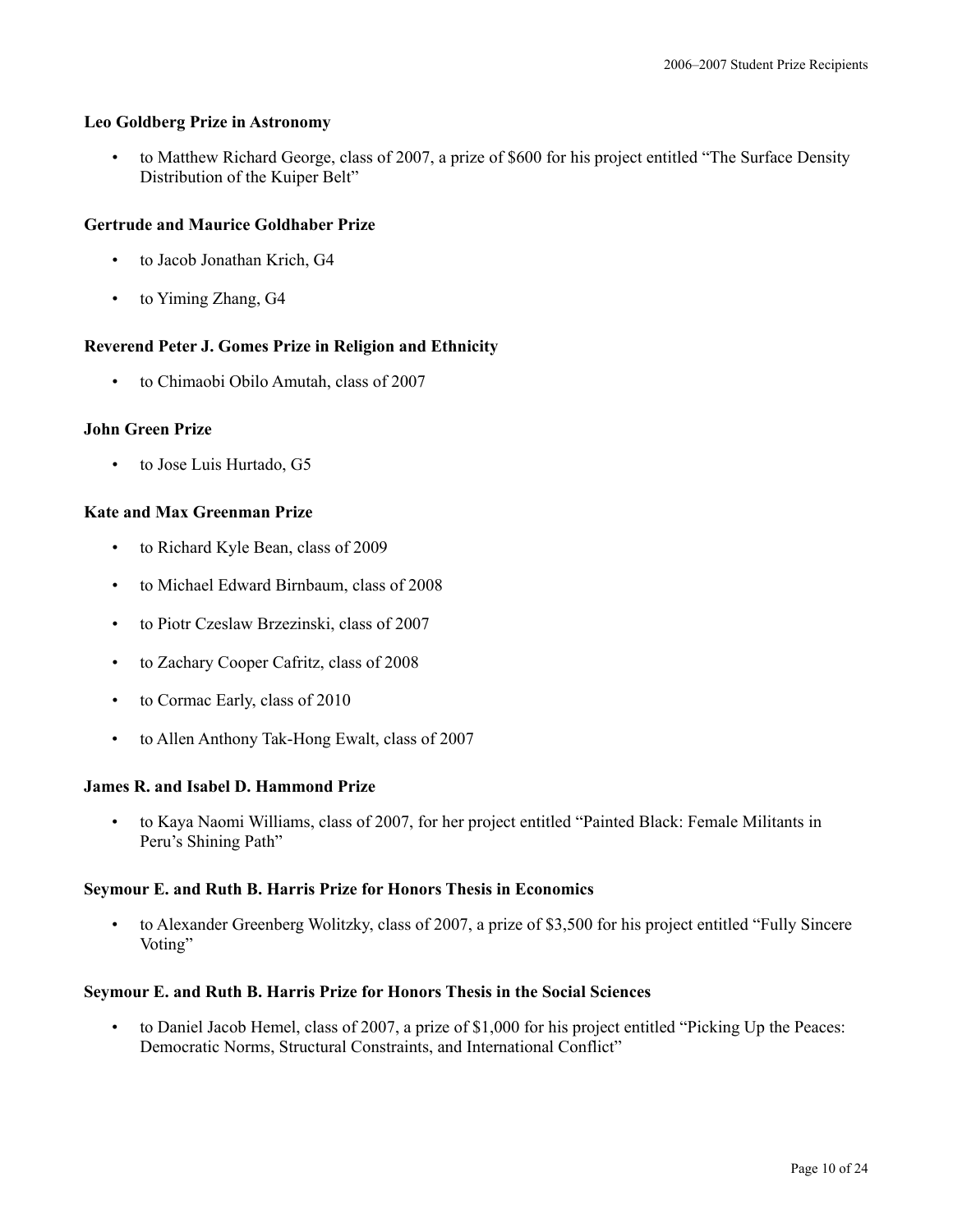### **Harvard College Women's Leadership Award**

• to Tracy Elizabeth Nowski, class of 2007

### **Harvard Monthly Prize**

- to Michelle Renee Clark, class of 2008
- to Victoria Kim, class of 2007

### **Harvard-Radcliffe Foundation for Women's Athletics Award**

• to Katie Eileen Golden, class of 2007

### **Roger Conant Hatch Prizes for Lyric Poetry**

• to Eric Bram Linsker, class of 2007, for his project entitled "Together Forward"

### **Lawrence J. Henderson Prize**

• to Alisa Anne Mueller, class of 2007, for her project entitled "I. Structural and Mechanistic Studies of TadA, and Adenosine Deaminase that Acts on tRNA II. Structural and Biochemical Analysis of the Cterminal Domain of UvrC, a DNA Damage Repair Enzyme"

### **Clemens Herschel Prize**

• to Connie Cheng, class of 2008, a prize of \$200 for books

### **Department of History Junior Essay Prize**

- to Maureen Eleise Boyle, class of 2008, a prize of \$100 for her project entitled "An International Spectacle of Nationalism: The Propaganda Stories of American Athletes in the American and German Presses during the 1936 Olympics"
- to Sakura Marcelle Christmas, class of 2007, a prize of \$100 for her project entitled "Woollies and the West: Modern Objects in Eastern Tibet, 1900–1940"
- to Samuel Conrad Scott, class of 2008, a prize of \$100 for his project entitled "The Terms of Settlement: Negotiating Jewish Legal Status in Britain and Empire, 1655–1753"

### **Department of History Prize**

• to Stephen Alexander Wertheim, class of 2007, a prize of \$100 for his project entitled "The League That Wasn't: Theodore Roosevelt, Elihu Root, William Howard Taft, and a Legalist League of Nations"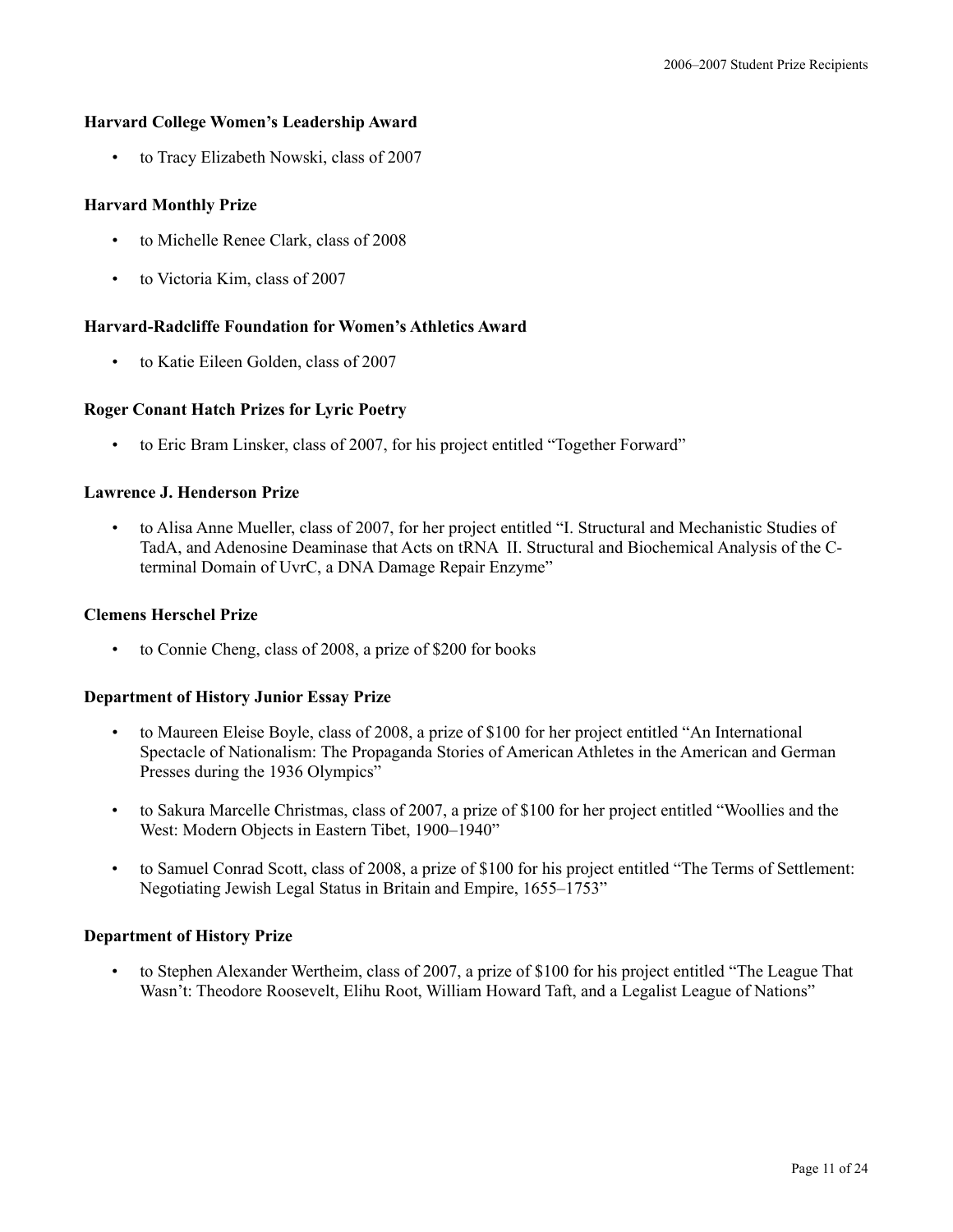### **Philip Hofer Prize for Collecting Books or Art**

- to Drew Michael Massey, G3, a first-place prize of \$2,000 for his project entitled "The Visual Muse: Images of Music and Musicians"
- to Grete Tove Viddal, G3, a second-place prize of \$1,000 for her project entitled "The Devotional Arts of Haitian Vodou"

### **Thomas Temple Hoopes Prize**

- to Thomas Gavin Beatty, class of 2006, a prize of \$3,500 for his project entitled "Predicting the Detection Rates of Transiting Hot Jupiters and Very Hot Jupiters in Wide-field Photometric Surveys"
- to Alexander Bevilacqua, class of 2007, a prize of \$3,500 for his project entitled "Neo-Kantian Visions of Europe: The Origins of Contemporary European Ideology in France, Germany, and Austria, 1914–1933"
- to Joshua Henry Billings, class of 2007, a prize of \$3,500 for his project entitled "Misreading the Chorus: Nietzsche's *Geburt der Tragodie* as Methodological Critique"
- to Michael Barouch Broukhim, class of 2007, a prize of \$3,500 for his project entitled "Bidding Up Labor Standards: Ethical Consumption and an eBay Field Experiment in Social Labeling"
- to Paul Augustus Broyles, class of 2007, a prize of \$3,500 for his project entitled "Translating the Past: Visions of History and Historiography in the Bruts of Wace and Lagamon"
- to Alexa Jackson Bush, class of 2007, a prize of \$3,500 for her project entitled "435 Riverside Ave."
- to Claire Elena Catenaccio, class of 2007, a prize of \$3,500 for her project entitled "The Ancient Wrong: Lameness in the Myths of Hephaestus, Oedipus, and Philoctetes"
- to Casey Nicole Cep, class of 2007, a prize of \$3,500 for her project entitled "Tributaries"
- to Frankie Chen, class of 2007, a prize of \$3,500 for his project entitled "A Study of Language and Thought: Object-Substance Interpretation among the Tsotsil Mayan"
- to Dragos Florin Ciocan, class of 2007, a prize of \$3,500 for his project entitled "Constructions and characterizations of non-interactive zero-knowledge"
- to Rowan William Dorin, a prize of \$3,500 for his project entitled "Merchants, Mariners, and Micro-Ecologies: Trade Networks in the Adriatic Sea, 1100–1260"
- to Stephen Michael Fee, class of 2007, a prize of \$3,500 for his project entitled "On the Margins: The Revitalization of Jewish Communal Life in Contemporary Poland"
- to Lief Ericsson Fenno, class of 2007, a prize of \$3,500 for his project entitled "A Cell-Based Model for Parkinson's Disease"
- to Aline Rhafaella Flodr, class of 2007, a prize of \$3,500 for her project entitled "To Be or Not to Be Ill: How Choosing Labels Affects Physical, Emotional, and Mental Symptoms"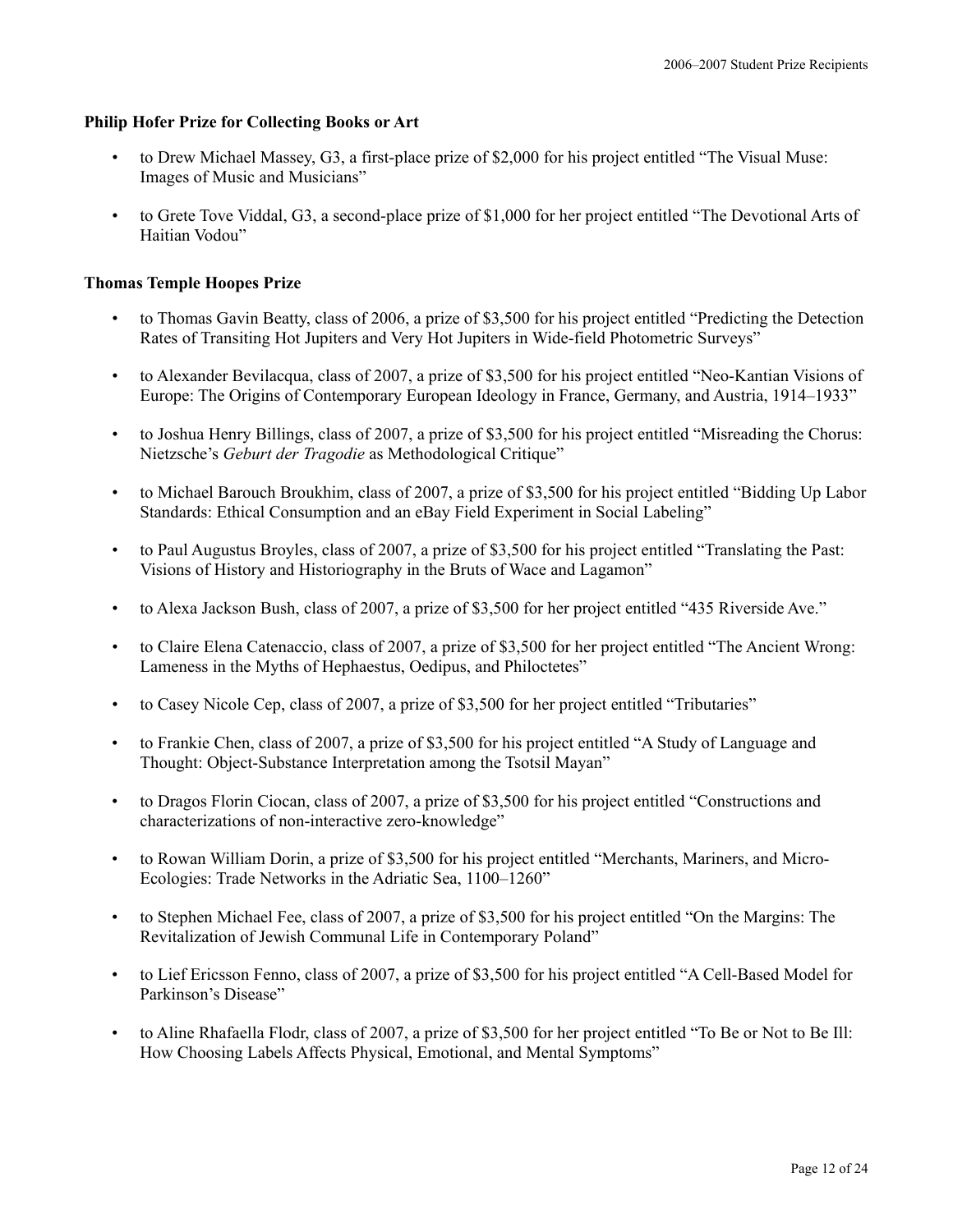- to Anna Esther Fogel, class of 2007, a prize of \$3,500 for her project entitled "Marcus Garvey Village: Towards a New Housing Prototype"
- to Rachel Elinor Ericsson Garwin, class of 2007, a prize of \$3,500 for her project entitled "The Importance of Being Wild: Dam Removal in the United States"
- to Tatyana Gershkovich, class of 2007, a prize of \$3,500 for her project entitled "The Tonality of Time: Sound and Transcendence in Nabokov's Fiction"
- to Jennifer Zhiji Gong, class of 2007, a prize of \$3,500 for her project entitled "Inequalities in Diet and Health during the Intensification of Agriculture in Neolithic China"
- to Rachel Michelle Greenblatt, class of 2007, a prize of \$3,500 for her project entitled "A Genomic Copy Number Variation Study in Autism Spectrum Disorder"
- to Sasha Rebecca Harris-Lovett, class of 2007, a prize of \$3,500 for her project entitled "From Whaling to Whale Watching: Human Interaction with Whales in Coastal Massachusetts, 1820–1992"
- to Margaret Alexander Harrison, class of 2005, a prize of \$3,500 for her project entitled "The Gaelic Waulking Songs of Mairi Nighean Alasdair: A Preliminary Translation and Classification with a Discussion of Voice and Gender"
- to Jeremy Fine Hartman, class of 2007, a prize of \$3,500 for his project entitled "Focus, Deletion, and Identity: Investigations of Ellipsis in English"
- to Alexandra Dianne Harwin, class of 2007, a prize of \$3,500 for her project entitled "Occupation Houseworker: Second-Wave Evaluations of Housewifery, 1963–1981"
- to Daniel Jacob Hemel, class of 2007, a prize of \$3,500 for his project entitled "Picking Up the Peaces: Democratic Norms, Structural Constraints, and International Conflict"
- to Brian Thomas Ho, class of 2007, a prize of \$3,500 for his project entitled "Chromosome mobility varies throughout the *Escherichia coli* cell cycle"
- to Li-Wen Huang, class of 2007, a prize of \$3,500 for her project entitled "The Effect of a Brief Daytime Nap on the Consolidation of Declarative Memory"
- to Casiana Elena Ionita, class of 2007, a prize of \$3,500 for her project entitled "'The Greatest Show on Earth': Staging Authorship at the Circus<sup>"</sup>
- to Amy Rebecca Klein, class of 2007, a prize of \$3,500 for her project entitled "The Opposite World"
- to Jinu Maria Koola, class of 2007, a prize of \$3,500 for her project entitled "Should I Stay or Should I Go? (And Should I Send Back Money?)"
- to Nicole Danielle Ledoux, class of 2007, a prize of \$3,500 for her project entitled "Reconstructing the Biological Relationships among Prehistoric Populations of the American Southwest Using Cranial Nonmetric Traits"
- to Hana Lee, class of 2007, a prize of \$3,500 for her project entitled "Array-based high-resolution genotyping of recombinant inbred lines for quantitative trait loci analysis"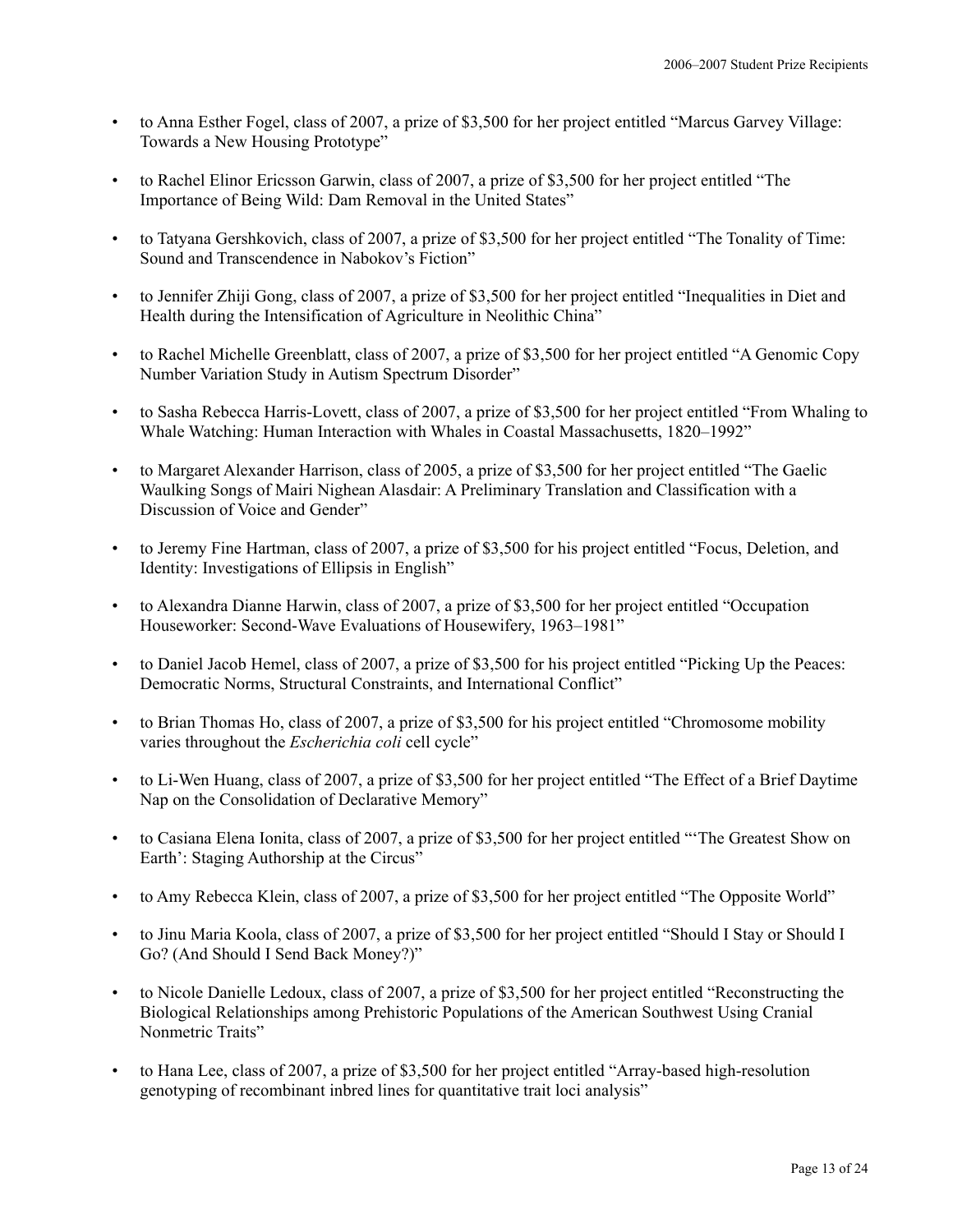- to Richard Maximilian Duo Si Lee, class of 2007, a prize of \$3,500 for his project entitled "From French Modernization to European Integration: Jean Monnet, Economic Planning, and the Origins of the Schuman Plan, 1946–1951"
- to Danielle Renee Lehle, class of 2007, a prize of \$3,500 for her project entitled "Geometry and Slip History of the Compton Thrust Fault: Implications for Earthquake Hazard Assessment"
- to Mark Israel Lipson, class of 2007, a prize of \$3,500 for his project entitled "Differential and graphical approaches to multi-stability in chemical reaction networks"
- to Fan Liu, class of 2007, a prize of \$3,500 for her project entitled "The Establishment and Characterization of the Human Hematopoietic Stem Cell Niche within a SCID-hu Mouse Model"
- to Jeremiah Leeam Lowin, class of 2007, a prize of \$3,500 for his project entitled "The Fourier Copula: Theory and Applications"
- to Alisa Anne Mueller, class of 2007, a prize of \$3,500 for her project entitled "I. Structural and Mechanistic Studies of TadA, and Adenosine Deaminase that Acts on tRNA II. Structural and Biochemical Analysis of the C-terminal Domain of UvrC, a DNA Damage Repair Enzyme"
- to Matthew Roberts Naunheim, class of 2007, a prize of \$3,500 for his project entitled "Pushing the 'Pleasure Button': Electric Brain Stimulation's Reshaping of the Theory, Ideology, and Praxis of Pleasure, 1950–1980"
- to Xin Wei Ngiam, class of 2007, a prize of \$3,500 for her project entitled "Individual Responsibility and Systematic Injustice"
- to Rachel Baronoff Nolan, class of 2007, a prize of \$3,500 for her project entitled "'Wrap th' Green Flag Round Me': Irish Republican Rhetoric in Sean O'Casey's *Kathleen Listens In*"
- to Tracy Elizabeth Nowski, class of 2007, a prize of \$3,500 for her project entitled "The Inviability of Balance: Performing Female Political Candidacy"
- to Oludamini Denison Ogunnaike, class of 2007, a prize of \$3,500 for his project entitled "The Language of Prejudice: The Influence of Language on Implicit Attitudes"
- to Joshua Patashnik, class of 2007, a prize of \$3,500 for his project entitled "Pretty Prudent Partisans: Polarization in American Public Opinion on the Use of Military Force, 1980–1999"
- to Dobromir Asenov Rahnev, class of 2007, a prize of \$3,500 for his project entitled "Conjoint Analysis: A New Method for Investigating Stereotypes"
- to Ravi P. Ramchandani, class of 2007, a prize of \$3,500 for his project entitled "New and Uncertain Policies: The Development of Colonial Regulation in Late Eighteenth-Century Madras"
- to Alexander Jordan Rothman, class of 2007, a prize of \$3,500 for his project entitled "Mother Tongue"
- to Benjamin Meyer Sack, class of 2007, a prize of \$3,500 for his project entitled "Cubism as Canting: Picasso's *La Grenade*"
- to Georgina Sanchez, class of 2007, a prize of \$3,500 for her project entitled "Diary: 07-09-06 to 03-10- 07"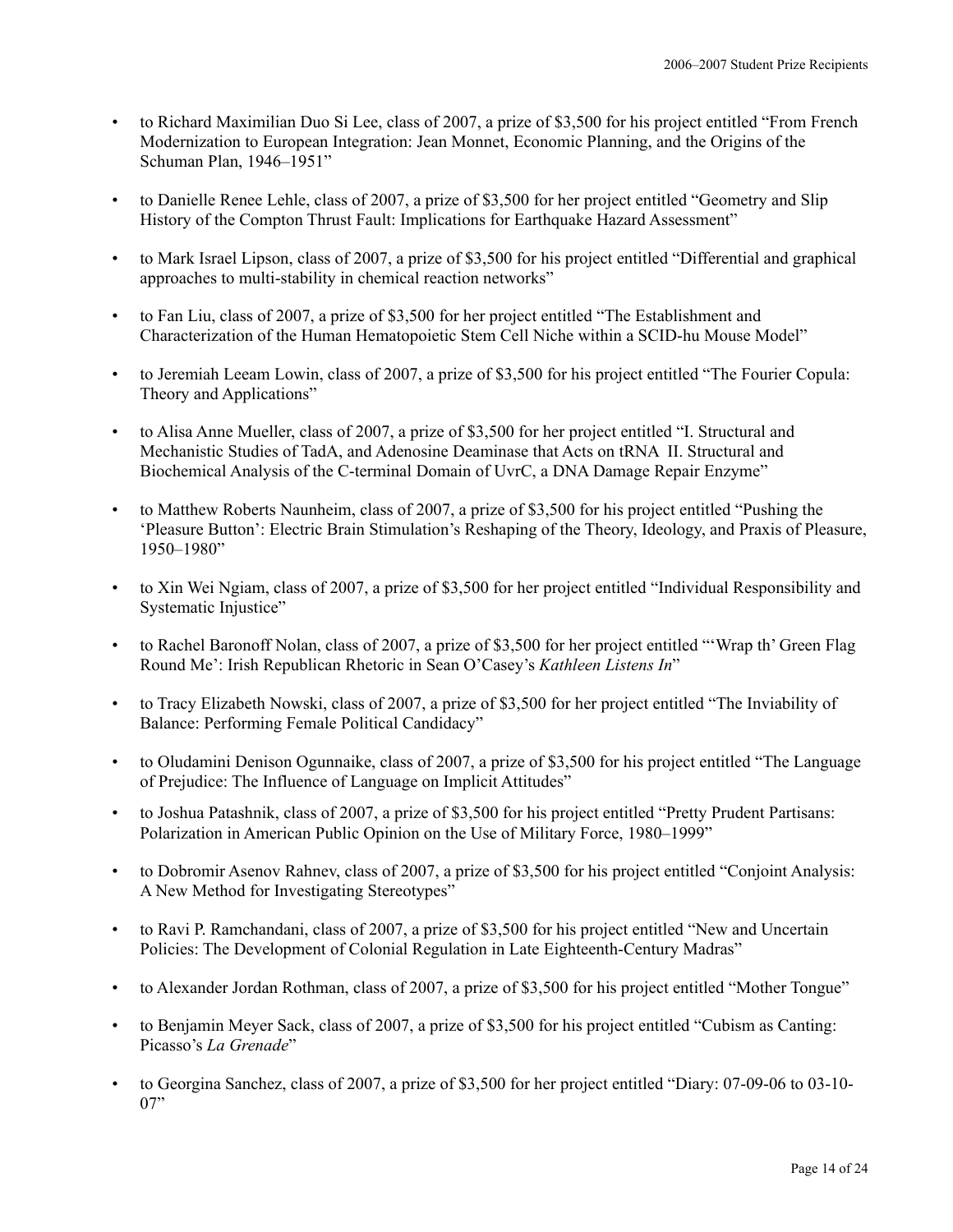- to Shayak Sarkar, class of 2007, a prize of \$3,500 for his project entitled "Without Homework, Without Homes: The Effect of the 1987 McKinney-Vento Act on America's Homeless Children"
- to Michael Daniel Schor, class of 2007, a prize of \$3,500 for his project entitled "The Returns to Activist Investing: Evidence from 13D Filings"
- to Erik Gerhard Schultink, class of 2007, a prize of \$3,500 for his project entitled "Economic Approaches to Hierarchical Reinforcement Learning"
- to Currun Singh, class of 2007, a prize of \$3,500 for his project entitled "Rock the Casbah: Echoes of Colonialism in Parisian Cultural Politics and the Urban Soundscapes of Goutte d'Or"
- to Kaloyan Stefanov Slavov, class of 2007, a prize of \$3,500 for his project entitled "Gross-Stark Units for Totally Real Number Fields"
- to Rachel Judith Stern, class of 2007, a prize of \$3,500 for her project entitled "'This Is Solidarity,' Not Biomedicine"
- to Adam Eliav Strich, class of 2007, a prize of \$3,500 for his project entitled "Paul, Palestinian Judaism, the Popular Philosophers, and the Law"
- to Patrick Joralemon Suehnholz, class of 2007, a prize of \$3,500 for his project entitled "I Go to Wake the Dead': Howard Crosby Butler and the Excavation of Sardis"
- to Irene Yuan Sun, class of 2007, a prize of \$3,500 for her project entitled "Population as Discourse: Medicine in Late Colonial Kenya"
- to Nicole Tamara Townsend, class of 2007, a prize of \$3,500 for her project entitled "Not Gonna Crack? The Unlikely Story of How Lithium Broke into Modern Psychiatry"
- to Chau Diem Tran, class of 2007, a prize of \$3,500 for her project entitled "Investigating the Role of STAT3 in Pancreatic Cancer"
- to Lindsay Kathleen Turner, class of 2007, a prize of \$3,500 for her project entitled "The Watched Sky"
- to Emily Kate Vasiliauskas, class of 2007, a prize of \$3,500 for her project entitled "'Blessed Art Thou, No One': Ineffability, Pronouns, and the Poetics of Witnessing in Paul Celan"
- to Elise Dolores Wang, class of 2007, a prize of \$3,500 for her project entitled "Facing the Empress: Modern Representations of Women, Power, and Ideology in Dynastic China"
- to Moira Gallagher Weigel, class of 2007, a prize of \$3,500 for her project entitled "Holding the Hohlspiegel up to Nature: Crises of Reading, Reflection, and Inheritance in Shakespeare and Kleist"
- to Stephen Alexander Wertheim, class of 2007, a prize of \$3,500 for his project entitled "The League That Wasn't: Theodore Roosevelt, Elihu Root, William Howard Taft, and a Legalist League of Nations"
- to Jeanette Graham Wickelgren, class of 2007, a prize of \$3,500 for her project entitled "Vocal Plasticity and Pattern Extraction in a Non-Human Primate"
- to Thomas Michael Wickman, class of 2007, a prize of \$3,500 for his project entitled "The 'Free Dollar': Money and the Imagination of Freedom in Fugitive Slave Autobiographies"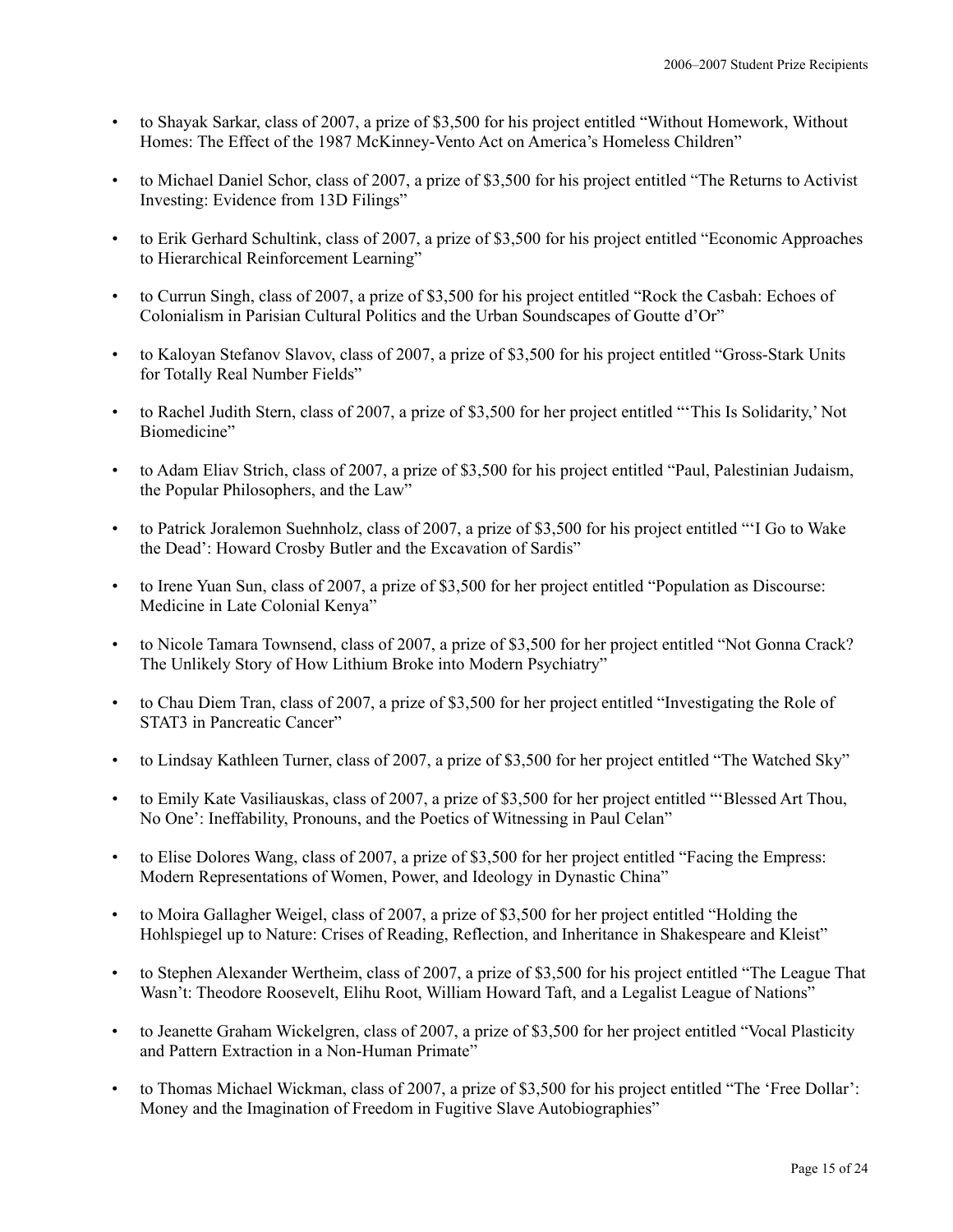- to Catherine Mary Willemin, class of 2007, a prize of \$3,500 for her project entitled "Concord Park: The Creation of an Interracial Postwar Suburb"
- to Michael Thomas Wilson, class of 2007, a prize of \$3,500 for his project entitled "Challenges Facing the Development of the Athabasca Oil Sands"
- to Molly Margaret Wilson-Murphy, class of 2007, a prize of \$3,500 for her project entitled "Attachment, Transitional Objects, and Borderline Personality Disorder: Positive Findings for the 'Positive Bear Sign'"
- to Lauren Michelle Wolchok, class of 2007, a prize of \$3,500 for her project entitled "Novel assemblages and variable extractability of geochemically-significant triterpenoids in unusual microbes"
- to Alexander Greenberg Wolitzky, class of 2007, a prize of \$3,500 for his project entitled "Fully Sincere Voting"
- to Travis Roy Wood, class of 2007, a prize of \$3,500 for his project entitled "Same as You"
- to Vijay Yanamadala, class of 2007, a prize of \$3,500 for his project entitled "A Novel Galpha 12 mediated apoptosis pathway and its potential implications in the development of Polycystic Kidney Disease"
- to Richard Christopher Yetter, class of 2007, a prize of \$3,500 for his project entitled "'Hey, did you vote?'A Social Learning Explanation of Voter Turnout"
- to Abraham Moses Zamcheck, class of 2007, a prize of \$3,500 for his project entitled "Seizing the Future and Shunning the Dead: Funeral Reform in Rural Wenzhou"
- to Haoqi Zhang, class of 2007, a prize of \$3,500 for his project entitled "Policy Teaching through Reward Function Learning"
- to Yi-Chen Lilly Zhang, class of 2007, a prize of \$3,500 for her project entitled "NFAT Induces a Transcriptional Program of T Cell Anergy that Is Functionally Distinct from Regulatory T Cell Suppression"

### **Charles Edmund Horman Prize**

- to Alexis Katherine Barrett Deane, class of 2008
- to Francesca Scottoline Serritella, class of 2008

### **Kathryn Ann Huggins Prize**

• to Katherine Samford Takvorian, class of 2007

### **Joan Morthland Hutchins Thesis Prize in Latino Studies**

• to Olivia Hudson Gage, class of 2007, for her project entitled "Motherland: Global and Social Contexts of Maternity in Mayan Immigrants to Western North Carolina"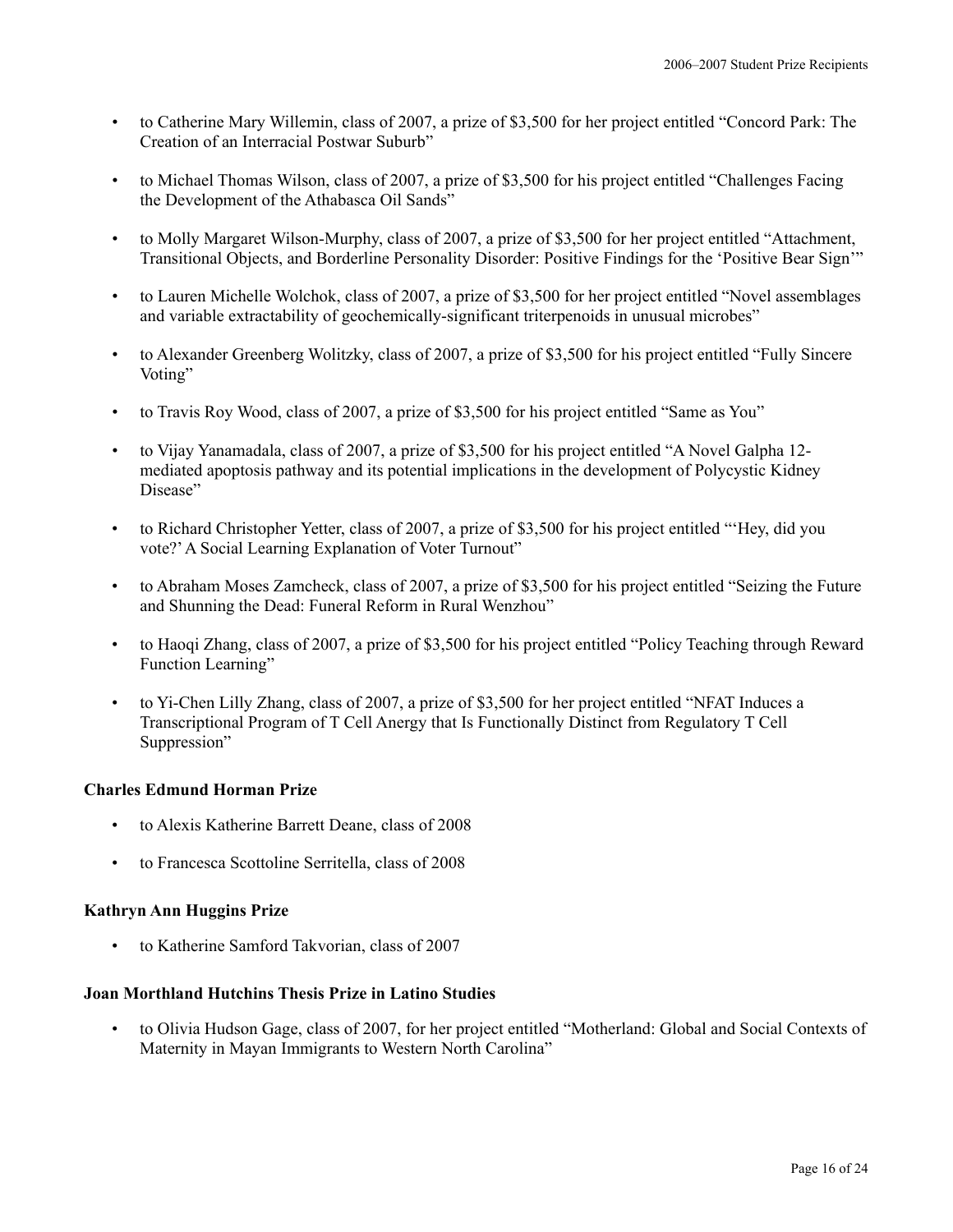### **Intellectual Architecture Award**

• to Amy Carolyn Stebbins, class of 2007

### **Ephraim Isaac Prize for Excellence in African Studies**

• to Ekua Kwahin Nkyekyer, class of 2007

#### **George Arthur Knight Prize**

• to Ashley Rose Fure, G2, for her project entitled "Susurrus"

#### **Morris Kronfeld Prize**

• to Jonathan Victor Hall, class of 2006

### **Lawrence Lader Prize in Expository Writing**

• to Sarah Ruth Harland-Logan, class of 2011, for her project entitled "Revising Richard: Self-re-creation in Richard Powers's *Galatea 2.2*"

### **Newbold Rhinelander Landon Memorial Scholarship Prize**

- to Daniel Paul Mach, class of 2007
- to Laura Elizabeth Stafford, class of 2007
- to Clement Biddle Wood, class of 2008

#### **Harold Langlois Award**

• to Carlos Ignacio Molinelli, CM '07

### **Dorothy Hicks Lee Prize**

- to Jessica Elizabeth Manners, class of 2007
- to Thomas Michael Wickman, class of 2007

### **Doris Cohen Levi Prize**

• to Mark Paul Musico, class of 2007

### **Jonathan M. Levin Prize for Teaching and Social Justice**

• to Patricia Elaine Tarrance, class of 2007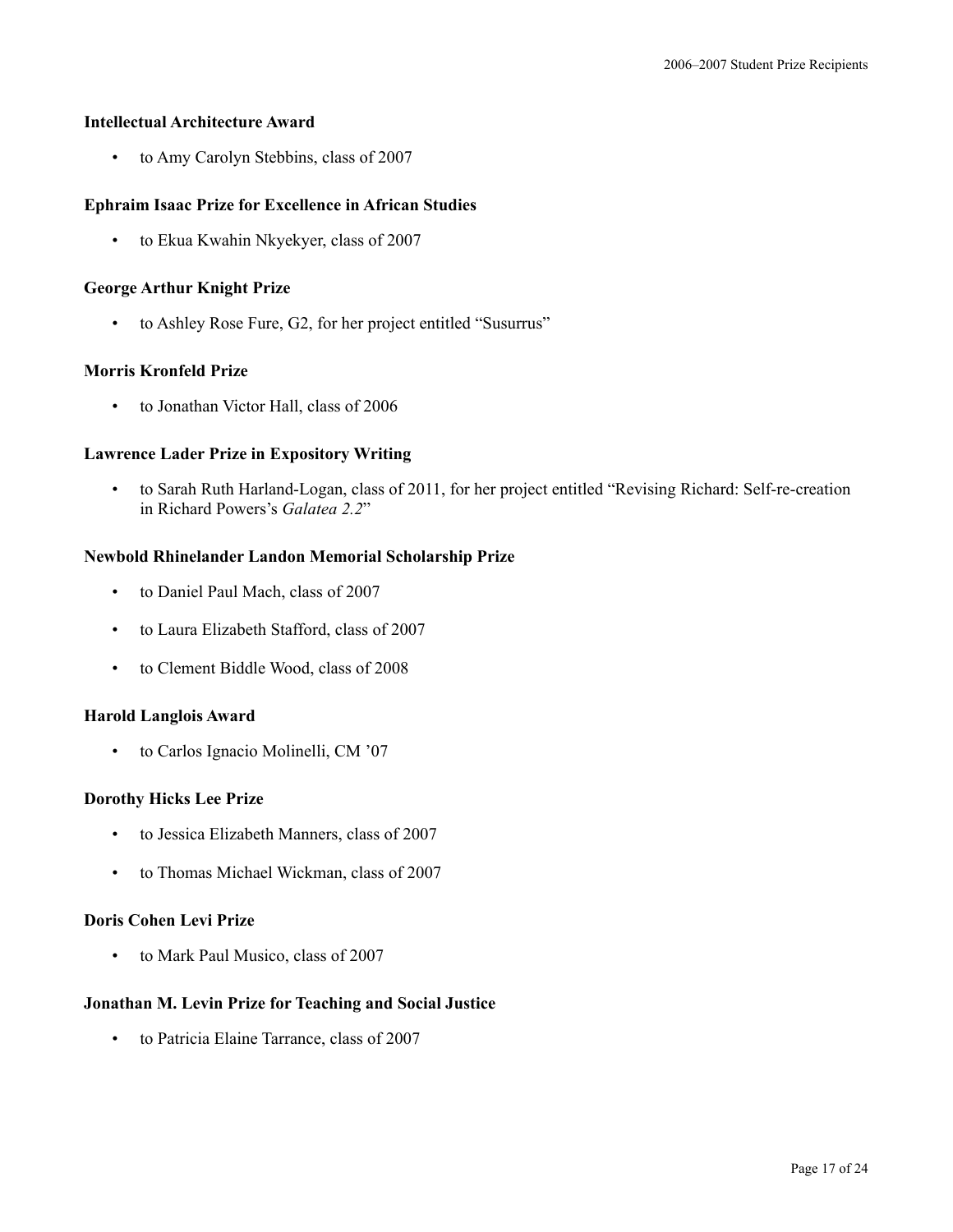#### **Jonathan Levy Award**

- to Joshua Max Brener, class of 2007
- to Michael Burrage Hoagland, class of 2007

### **Alain LeRoy Locke Prize for Academic Excellence**

• to David Andrew Wallach, class of 2007

### **Hugh F. MacColl Prizes**

• to Matthew Mendez, class of 2009, for his project entitled "Big Mac Aesthetic"

### **Maurice Sedwell Ltd. Prize**

• to David Andrew Wallach, class of 2007

### **Kenneth Maxwell Thesis Prize in Brazilian Studies**

• to Kavita Shishir Shah, class of 2007, for her project entitled "Experiments with Transnationalism: Constructing Diaspora in the Bloco-Afro Malê Debalê"

### **Cecília Meireles Prize**

• to Kavita Shishir Shah, class of 2007, a prize of \$200

#### **Perry Miller Prize**

• to Thomas Michael Wickman, class of 2007

### **Tazuko Ajiro Monane Prize**

- to Bartholomew Chisolm Horn, class of 2007, a prize of \$2,000
- to Glenn Kiyoshi Lashley, class of 2007, a prize of \$2,000

#### **David B. Mumford Undergraduate Mathematics Prize**

• to Kaloyan Stefanov Slavov, class of 2007, a prize of \$800

#### **Noma-Reischauer Prizes in Japanese Studies**

- to Michael Bernard Chow, class of 2007, for his project entitled "Does Fake Blood Beget Real Blood? An Examination of the Effects of Media Violence in Japanese Society"
- to Jeffrey Yoshio Kurashige, G3, for his project entitled "Salaried Samurai? The *Kashindan* Retainer Corps and the Transformation of the Socio-Economic Order of Warring States Japan"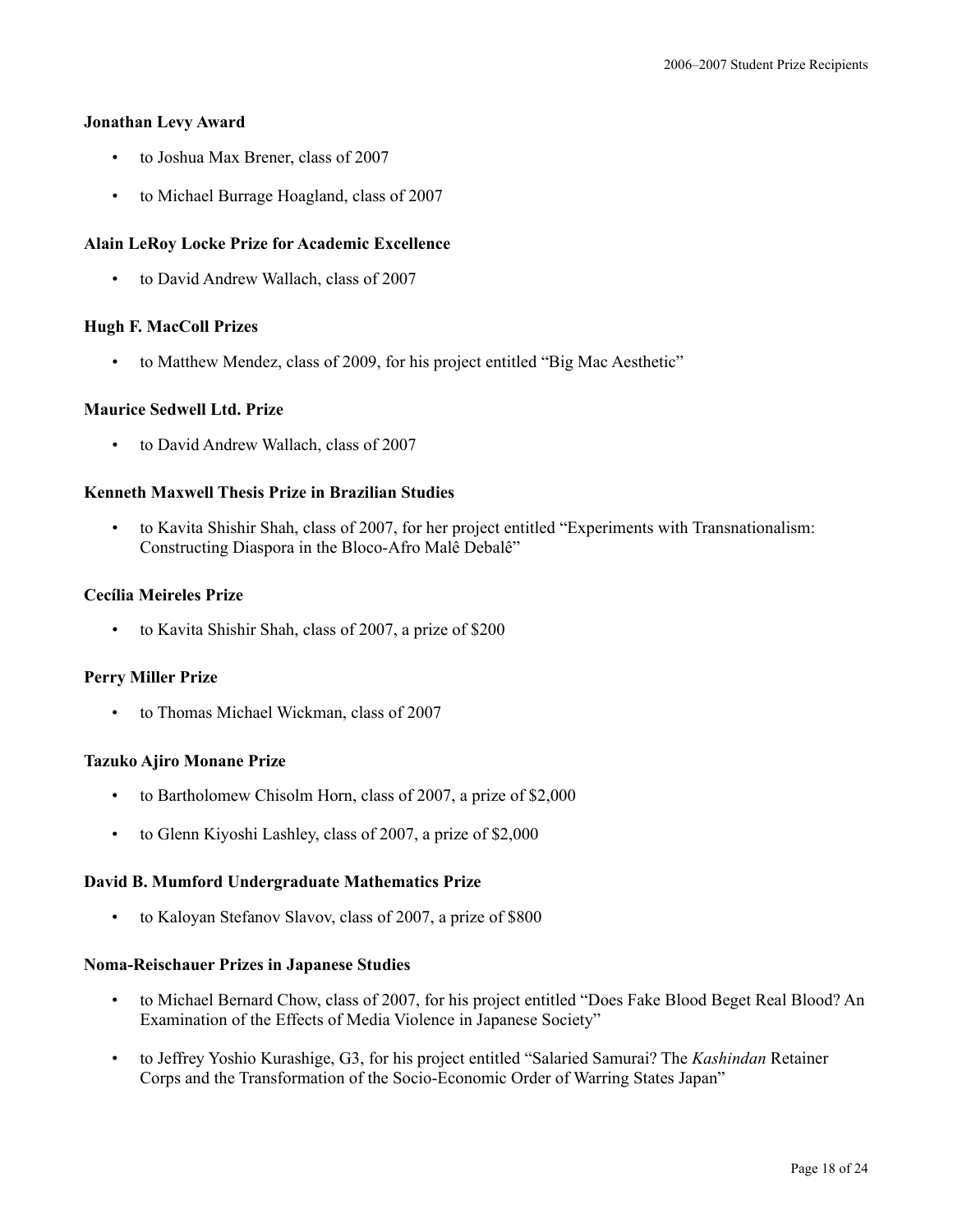### **Oliver-Dabney Junior Prize in History and Literature**

• to Frederic Nolan Clark, class of 2008

### **Oliver-Dabney Senior Prize in History and Literature**

• to William Burton Payne, class of 2007

#### **Oliver-Dabney Sophomore Prize in History and Literature**

• to Daniel Rapalye Rasmussen, class of 2009

#### **Joseph Garrison Parker Prize**

• to Matthew Joseph Pagano, class of 2007

### **Lee Patrick Award in Drama**

• to Faith Osasere Imafidon, class of 2007

### **Reginald H. Phelps Prize**

- to Nancy Elizabeth Fontenot, A.L.B. '07
- to Megan Bryant Parsons, A.L.B. '07
- to Daniel Edward Firnhaber White, A.L.B. '07

#### **Wendell Phillips Memorial Scholarship Prize**

• to Lewis Edward Morel Bollard, class of 2009

#### **Norman Podhoretz Prize in Jewish Studies**

• to Milo Michael Harman, class of 2008, for his project entitled "What Chutzpah! Yiddish in the New York Times"

#### **Susan Anthony Potter Prize**

• to Christina Lynne Svendsen, G5, a prize of \$2,000 for her project entitled "The Nonexistent House of Adolf Loos and Josephine Baker: Unacknowledged Influences on Avant-Garde Modernism of the 1920's"

#### **Susan Anthony Potter Prize in Spanish Literature of the Golden Age**

- to Peter Sheldon Read Ekman, class of 2007, a prize of \$2,000 for his project entitled "Autoría y autonomía: Los personajes como lectores in el Quijote de 1615"
- to Elizabeth Lauren Hochberg, class of 2007, a prize of \$1,250 for her project entitled "Coquín y su lenguaje figurativo; la distinción entre el honor y la honra en El médico de su honra"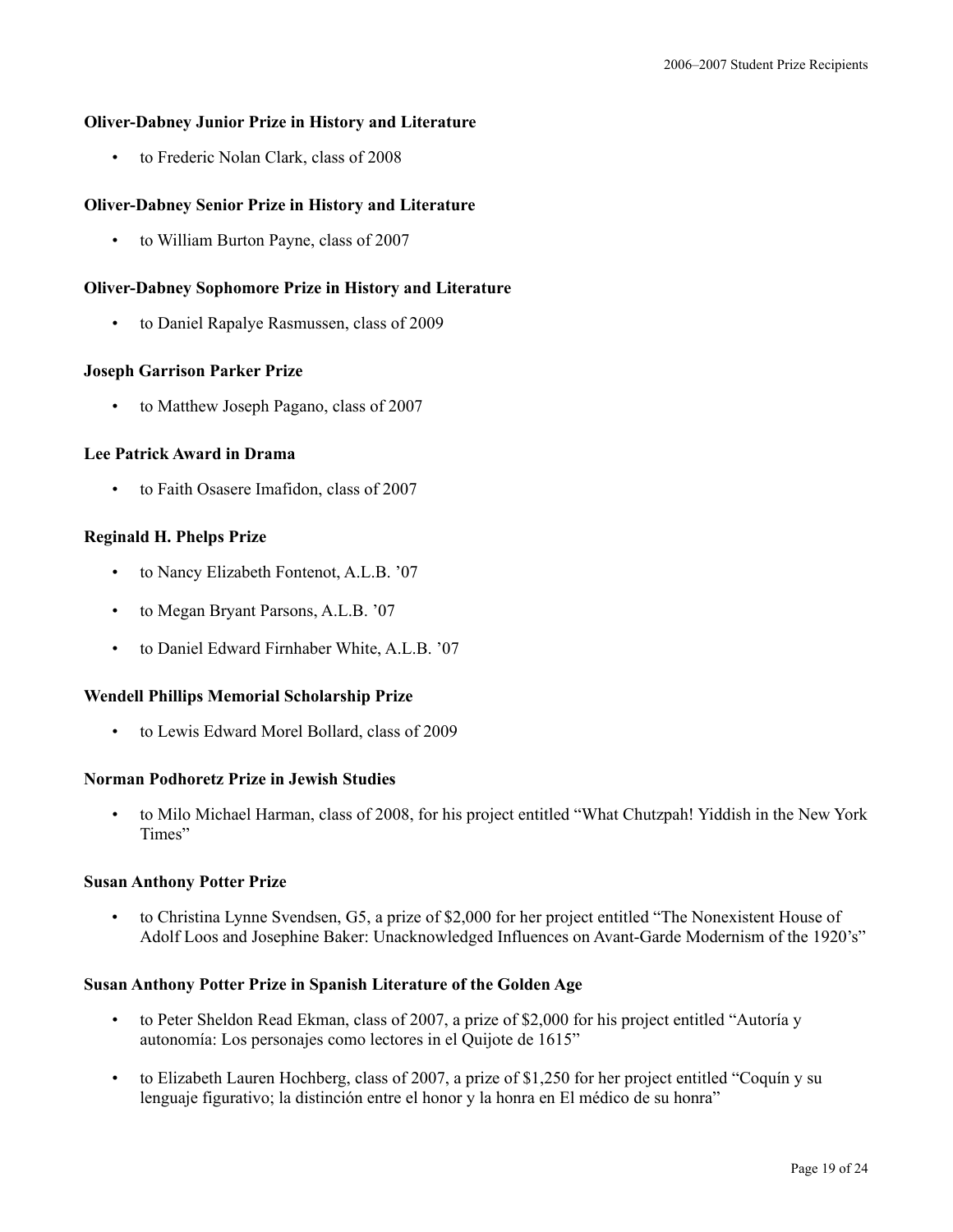### **Susan Anthony Potter Undergraduate Prize**

• to Christopher Henry Van Buren, class of 2008, a prize of \$1,250 for his project entitled "*In res Ipsas*: Theological Allegory in the *Commedia*"

### **John P. Reardon, Jr., Award**

• to Jonathan William Medley, class of 2007

### **Laurance S. Rockefeller Thesis Prize**

- to Kafui Esi Gbewonyo, class of 2007, for her project entitled "Wastewater Irrigation and the Farmer: Investigating the Relation between Irrigation Water Source, Farming Practices, and Farmer Health in Accra, Ghana"
- to Michael Thomas Wilson, class of 2007, for his project entitled "Challenges Facing the Development of the Athabasca Oil Sands"

### **Robert Fletcher Rogers Prize**

- to Robin Scott Fromson Walters, class of 2008, a first-place prize of \$400 for his project entitled "Generalizations of the Hexagonal Honeycomb Theorem"
- to Gerardo Con Diaz, class of 2008, a second-place prize of \$400 for his project entitled "Cutting and Pasting Doughnuts: Three Ways of Constructing Lens Spaces"

#### **Robert and Maurine Rothschild Prize**

- to Irene Yuan Sun, class of 2007, for her project entitled "Population as Discourse: Medicine in Late Colonial Kenya"
- to Nicole Tamara Townsend, class of 2007, for her project entitled "Not Gonna Crack? The Unlikely Story of How Lithium Broke into Modern Psychiatry"

#### **Endicott Peabody Saltonstall Prize**

• to Anne Ronelle Siders, class of 2007

#### **Jack T. Sanderson Memorial Prize in Physics**

• to Steven John Feinman Byrnes, class of 2007

#### **Winthrop Sargent Prize**

- to Nora Karleen Cork Flum, class of 2007, for her project entitled "Cannibalism and Linguistic Disorder in *Titus Andronicus*"
- to Moira Gallagher Weigel, class of 2007, for her project entitled "Antic Dispositions: (Re)reading *Hamlet* with the Wieland and Schlegel Translations"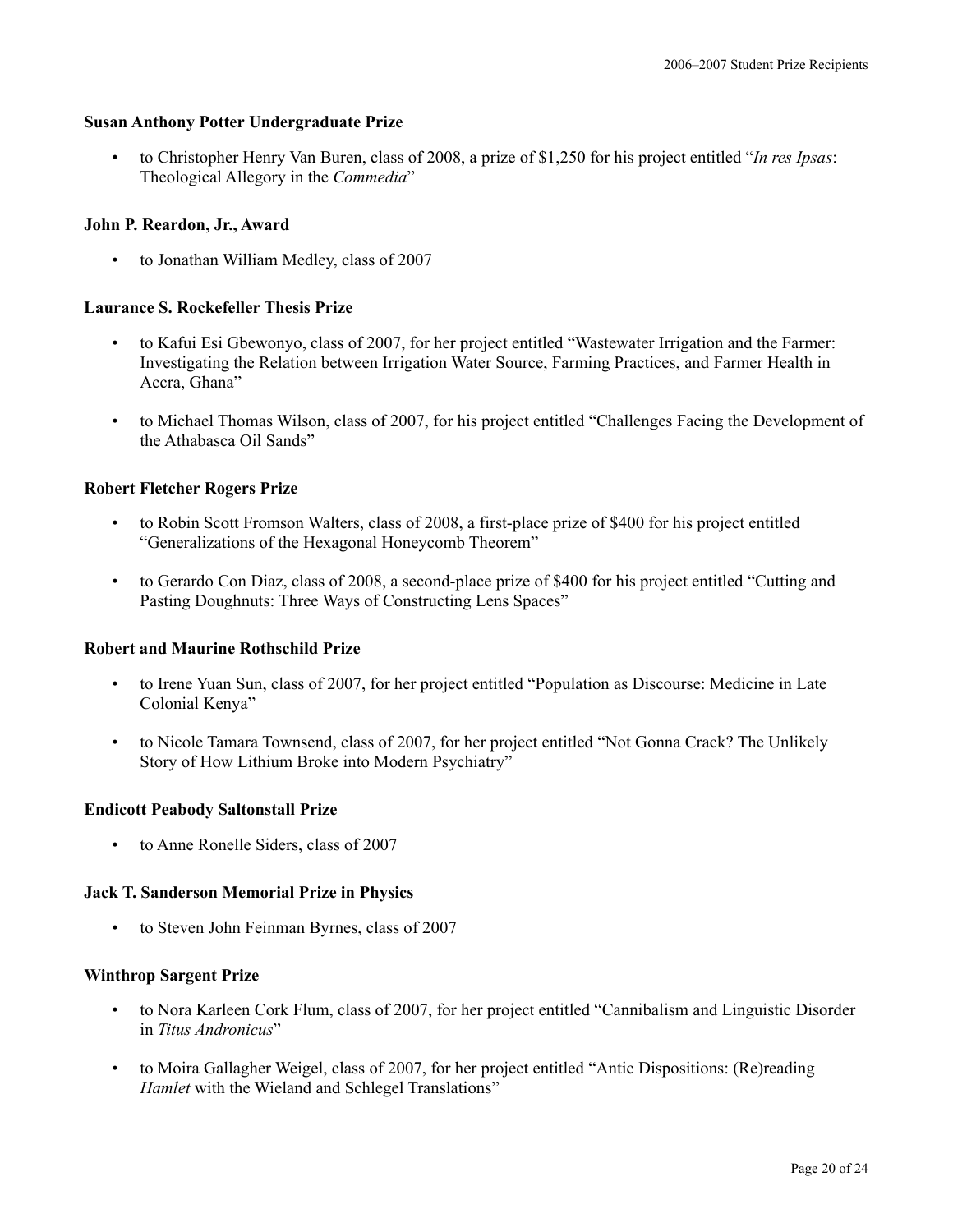### **Thomas Small Prizes**

- to Stephen L. Abrams, A.L.M. '07, for his project entitled "Interiority and Alienation in Childe Hassam's *Window Paintings*"
- to Sylvia Dallas Augusteijn, A.L.M. '07, for her project entitled "Doctors against Fashion: American Medical Women in the Dress Reform Movement, 1850–1900"
- to Victoria S. Sandin, A.L.M. '07, for her project entitled "Religion, Violence, and Politics in Colombia: The Development of the Catholic Church from Partisan Institution to Neutral Establishment, 1948–1953"

### **George B. Sohier Prize**

• to Moira Gallagher Weigel, class of 2007, a prize of \$250 for her project entitled "Holding the Hohlspiegel up to Nature: Crises of Reading, Reflection, and Inheritance in Shakespeare and Kleist"

### **Barbara Miller Solomon Prize**

• to Katherine Samford Takvorian, class of 2007

### **Sosland Prize in Expository Writing**

• to Ezekiel Hillel Zvi Nadler, class of 2010, for his project entitled "Lost in Translation: Freedom of Expression and the Right to Speak in the Language of One's Choice"

#### **Adelbert W. Sprague Prize**

• to Bert Jan Rosalia Van Herck, G2, for his project entitled "Nessuno Sentiva"

#### **Jack M. Stein Teaching Fellow Prize in Germanic Languages**

• to David D. Kim, G7, a prize of \$1,000

### **Charles Sumner Prize**

• to Benjamin William Ansell, Ph.D. '06, a prize of \$10,000 for his project entitled "From the Ballot to the Blackboard: The Redistributive Political Economy of Education"

### **Tau Beta Pi Prize**

to Jarred Daniel Brown, class of 2007, a prize of \$100

#### **Alexis de Tocqueville Prizes in Social Studies**

• to Benjamin Lewis Robinson, class of 2007, a prize of \$500 for his project entitled "Love, Life and Language in the Thought of Giorgio Agamben"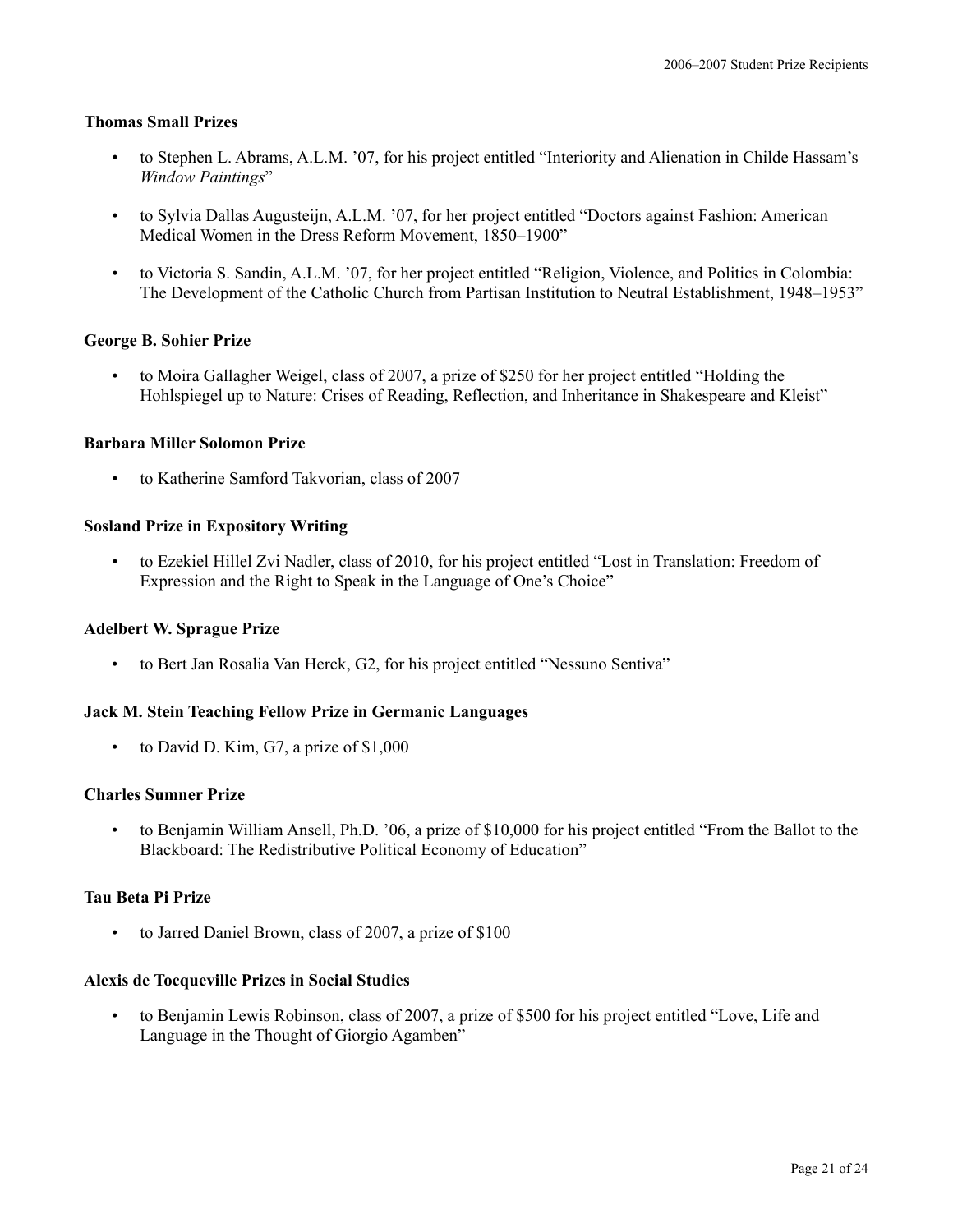### **Robert N. Toppan Prize**

• to Traci Renee Burch, Ph.D. '07, a prize of \$5,000 for her project entitled "Punishment and Participation: How Criminal Convictions Threaten American Democracy"

### **Joan Gray Untermyer Poetry Prize**

- to Jeff Scott Nagy, class of 2007
- to Lindsay Kathleen Turner, class of 2007
- to Moira Gallagher Weigel, class of 2007

### **Visiting Committee Prize for Undergraduate Book Collecting**

• to Robin Worth Reinert, class of 2010, a prize of \$1,000 for her project entitled "Songs that Never Die: Community Songbooks in America"

### **Esther Sellholm Walz Prize**

- to Daniel James Bowles, G3, a prize of \$1,000 for his project entitled "Silent Screams: Semiotics, Subjectivity, and the Archive in Marcel Beyer's *Flughunde*"
- to Matthieu William Boyd, G2, a prize of \$1,000 for his project entitled "The Initiation of the Skaldic Poets"

### **Philippe Wamba Prize**

- to Oludamini Denison Ogunnaike, class of 2007
- to Irene Yuan Sun, class of 2007

### **Philip Washburn Prize**

• to Rowan William Dorin, class of 2007, a prize of \$500 for his project entitled "Merchants, Mariners, and Micro-Ecologies: Trade Networks in the Adriatic Sea, 1100–1260"

### **Selma and Lewis H. Weinstein Prize in Jewish Studies**

• to Adam Eliav Strich, class of 2007, for his project entitled "On the Prohibition of Benefit from Idols and their Paraphernalia"

### **Barrett Wendell Sophomore Essay Prize**

• to Diana Catherine Wise, class of 2010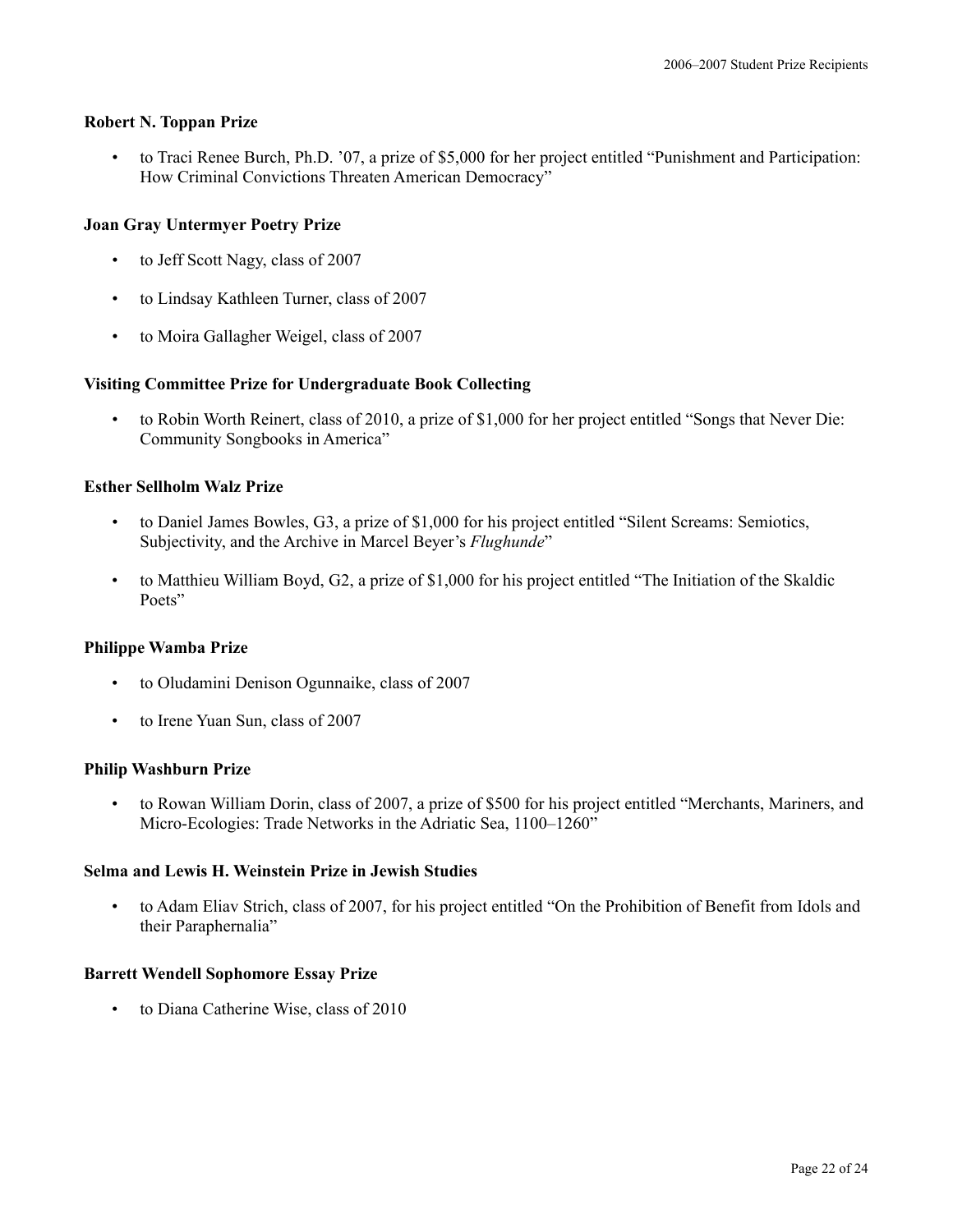#### **Jacob Wendell Scholarship Prize**

- to Malorie Snider, class of 2009, a prize of \$17,000
- to Matthew Moscicki Spellberg, class of 2009, a prize of \$17,000

### **Cornel West Prize**

- to Kelly Lenora Lee, class of 2007
- to Hilary Jordan Scurlock, class of 2007

#### **Elizabeth Wilder Prize**

to Kristen Marie Pagán, class of 2010, a prize of \$1,000

### **John H. Williams Prize**

• to Alexander Greenberg Wolitzky, class of 2007

### **Lenore Wilson Prize**

• to Amy Mitsuno Yoshitsu, class of 2010

#### **Wister Prize in Mathematics or Music**

• to Anatoly Preygel, class of 2007, a prize of \$1273.95

### **Thomas Wood Award in Journalism**

- to Sophie Feinberg Brickman, class of 2007
- to Michael Mendel Grynbaum, class of 2007

#### **James D. Woods Memorial Fellowship**

- to Natasha Sonia Alford, class of 2008, a prize of \$800 for her project entitled "Female Artists and Feminism across Three Contemporary Music Cultures"
- to Jennifer Ellen Fauci, class of 2008, a prize of \$800 for her project entitled "Girls in the Juvenile Justice System"

### **Katie Y. F. Yang Prize**

• to Fernanda Traldi Augusto da Silva, CM '07